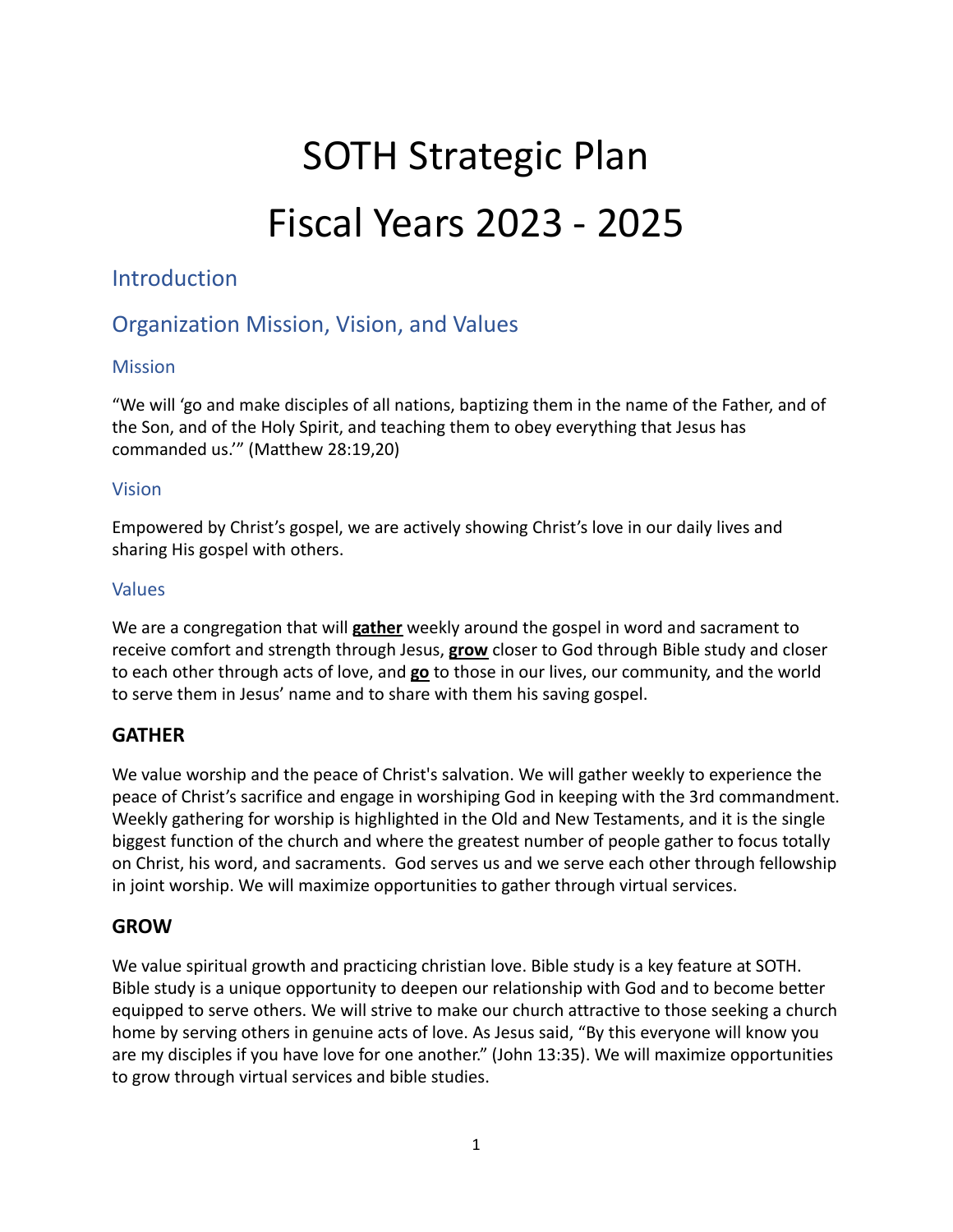# **GO**

We value gospel outreach. We will share the saving message of Jesus with a focus on personal outreach. As we have grown spiritually we have been equipped to take the gospel message home to our families, workplaces and co-workers, to our schools and classmates, to our neighborhoods and neighbors, to where we socialize and to our friends, and to people and places in our communities and in the world. The word directs us as a church to go to show love to others outside our church and especially to share the saving message of Jesus with "all nations" people everywhere and gather more souls to Christ.

# Strength and Weaknesses of the Organization (SWOT)

# Target Market

| <b>Target Market</b>       | Description                                                                                                           |
|----------------------------|-----------------------------------------------------------------------------------------------------------------------|
| <b>Members</b>             | Members of the congregation                                                                                           |
| Connected<br>non-members   | Non- members who have a connection to<br>the congregation such as a family member,<br>friend, or a history with SOTH. |
| Unconnected<br>non-members | Non-members who do not have a<br>connection to SOTH.                                                                  |

*Table 1: Target Markets*

# Focus Areas

# Gather Goals

**Gather Goal 1:** COVID-19 and other world events have, and may continue to, negatively impact worship attendance patterns and regular use of the word and sacrament are vital to a healthy Christain faith. We will strive to stabilize average weekly in-person church attendance at or above 200 weekly attendees by June 2024. This goal will be reviewed upon completion then annually.

**Gather Goal 2:** We also have opportunities with a lot of non-members connected to our church who consider SOTH their church. We will share the gospel to gather more people to make regular use of the word and sacrament.

**Gather Goal 3:** We currently offer a range of online bible study options, building on existing programming, we will launch an online worship ministry to engage existing members.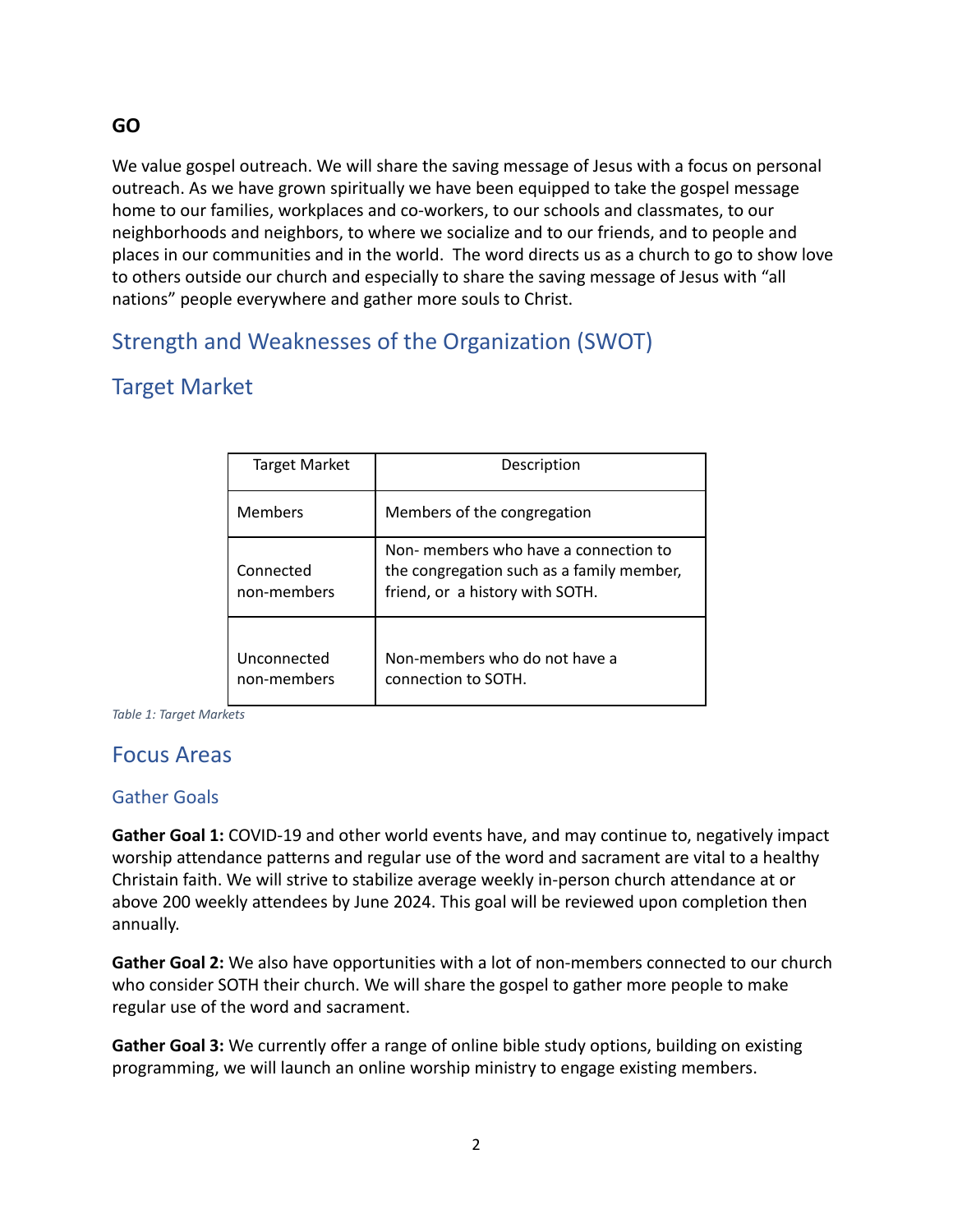# Grow Goals

**Grow Goals 1:** A key characteristic of SOTH is bible study and we offer a wide range of in-person Bible study options. We will build on the current programming to increase member, in-person, participation in spiritual growth opportunities to increase our faith and equip us to live lives of faith.

**Grow Goals 2:** We currently offer a range of online bible study options, building on existing programming, we will launch an online ministry to support the spiritual growth of members.

**Grow Goals 3:** We are blessed with a warm friendly congregation, many caring members, supportive relationships, and spiritually mature leaders in the congregation. We will use those strengths to be a truly caring church family that values relationships and encourages confidence, peace, and joy of life with Christ and for one another among church members. We will strengthen our processes to build close relationships and to serve each other as a loving church family.

## Go Goals

**Go Goals 1:** We have identified opportunities to conduct outreach to our community via ministry to couples, parents, and families with a focus on single parents. Building on this, we will identify and serve the needs of the community and cultivate our relationships to spread the gospel.

**Go Goals 2:** We currently offer a range of online bible study options, building on existing programming, we will launch an online ministry to spread the gospel to non-members.

**Go Goals 3:** We have the saving truth of God's Word (in WELS and at SOTH) to share with a dying world. We will build a culture of outreach where everyone confidently and joyfully shares the gospel.

# Action Plans

Below are Actions that each board will use to pursue the goals listed above, advance our mission, and bring us nearer to our vision.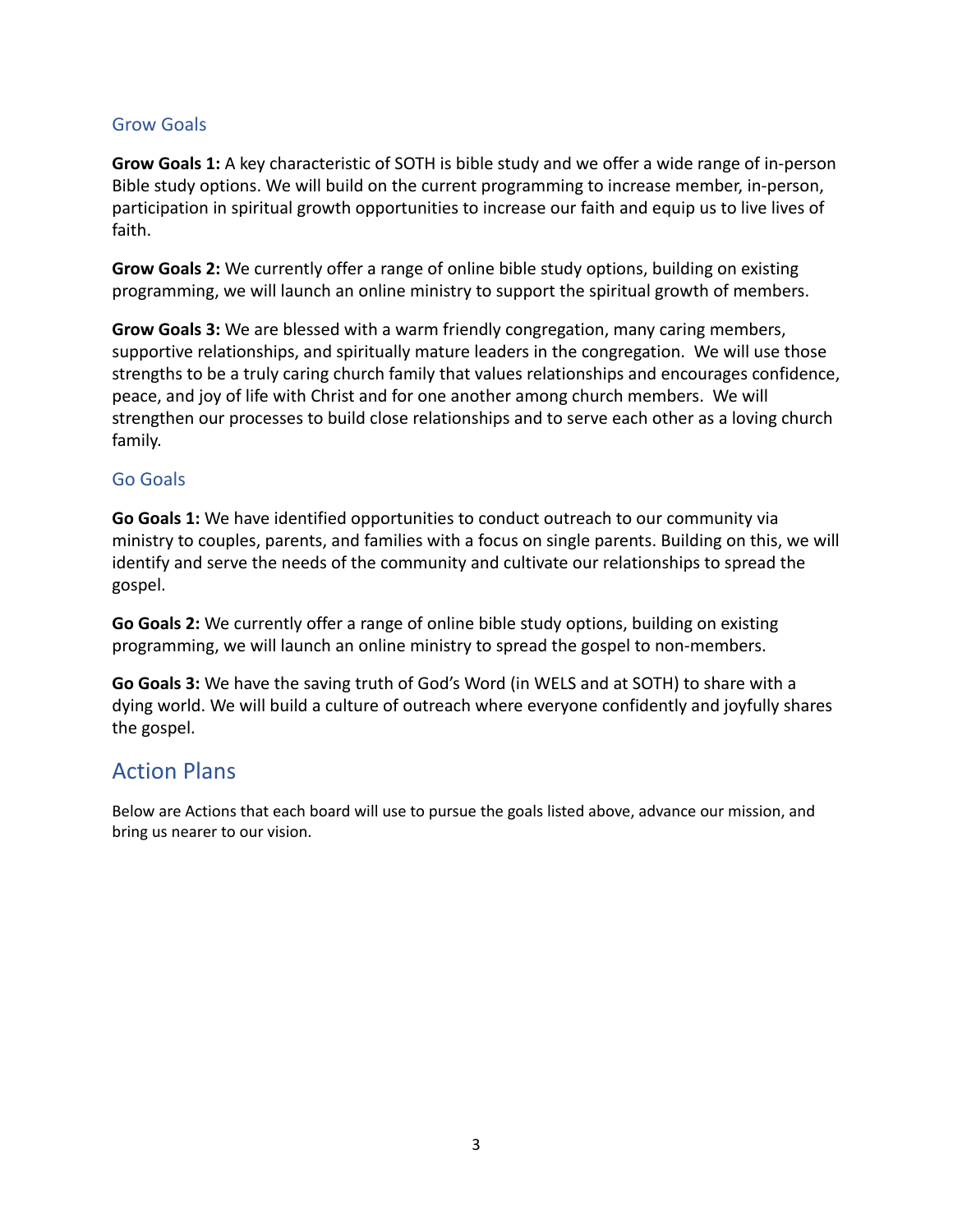## 2025 STRATEGIC PLAN – ELDERS

#### **Responsibility: The Board of Elders is responsible for the spiritual well-being of the congregation.**

#### **GATHER:**

- **1. We will strive to stabilize average weekly in-person attendance at or above 200 weekly attendees by June 2024. This goal will be reviewed upon completion then annually.**
	- a. We will work a process that proactively reaches out to members who are absent from worship with encouragement to regular hearing of God's word and reception of the Lord's Supper.
	- b. We will introduce the new hymnal liturgies and hymns in a loving and reasonable manner for the enrichment of our worship.
	- c. We will review the usher, greeter, altar guild, child care, and worship enhancement team duties, make adjustments, and do training to ensure that these aspects of the worship experience are the best they can be.
	- d. We will utilize the musical gifts of members to the fullest extent possible to enhance our worship services.
	- e. We will highlight the value and importance of weekly worship in our new member curriculum.
- **2. We will share the gospel to gather more people to make regular use of the word and sacrament.**
	- a. We will promote weekly worship themes and relate them to the gospel to encourage members to benefit from God's message each Sunday.
	- b. We will seek face-to-face meetings with members whose worship patterns were affected by COVID to better understand their needs and respond appropriately with loving, Biblical, gospel-focused encouragement and guidance.
- **3. We will launch an online worship ministry to engage existing members.**
	- a. We will train a person to oversee the scheduling and training of volunteers who digitally record and upload the services, and also to address ways to improve the production quality of the service.
	- b. We will encourage and help our members who are not able to worship in-person (due to work, illness, disability, being home-bound, etc.) to benefit from the services online.
	- c. We will produce or direct people to online devotional messages at the holidays.

#### **GROW:**

**1. We will build on the current programming to increase member in-person participation in spiritual growth opportunities to increase our faith and equip us to live lives of faith.**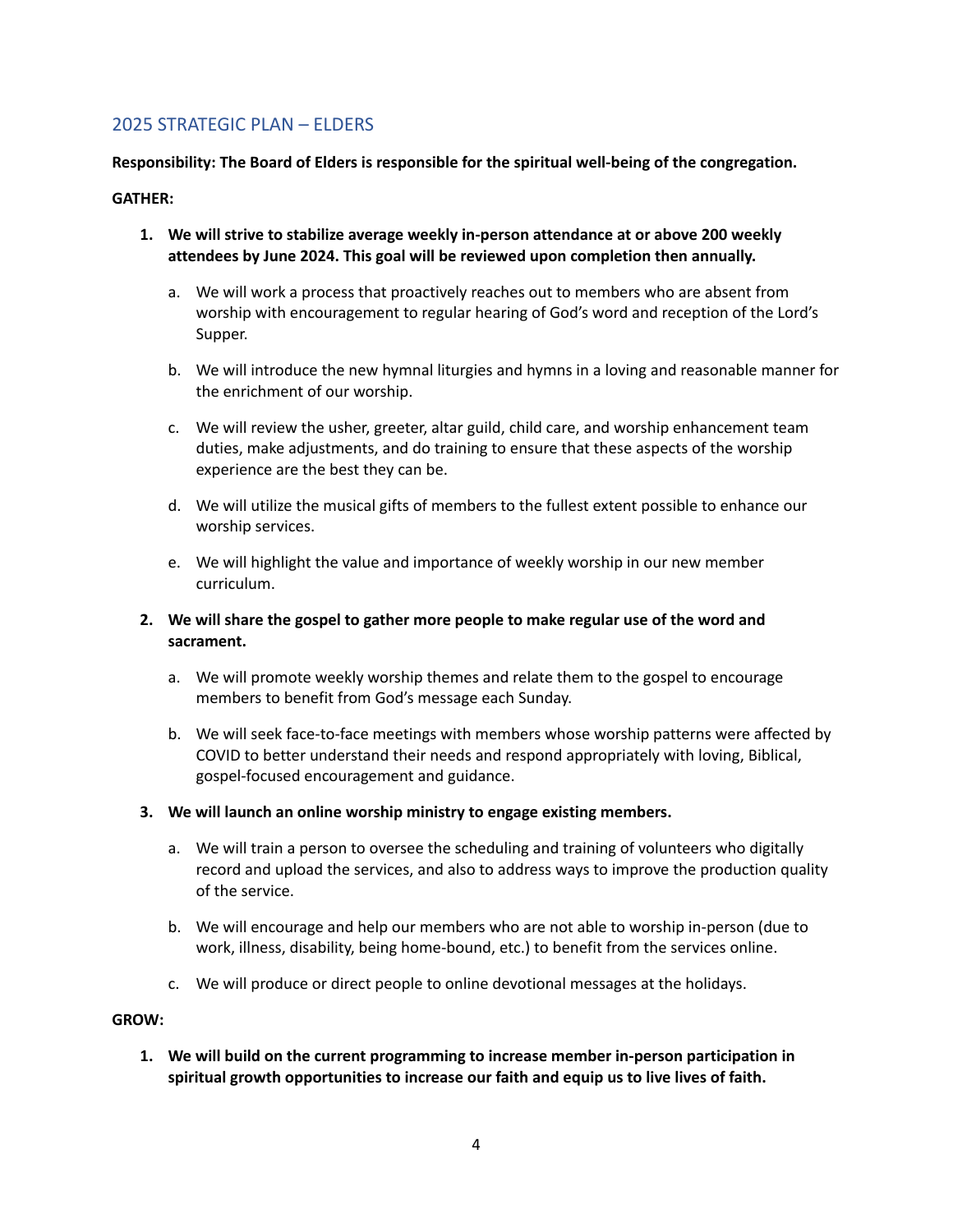- a. We will enlist and train members to assist the elders in providing more gospel-centered spiritual care for members who worship infrequently.
- b. We will provide training for God's people to assist the struggling and suffering through annual "Christ Care" (one-on-one support and encouragement) training.
- c. We will provide shut-in visitation and service training annually.

#### **2. We will launch an online ministry to support the spiritual growth of members.**

a. We will support the development of training for assisting the elders in the spiritual care of God's people, senior ministry, and shut-in visitation online via digitally recorded teaching modules.

#### **3. We will strengthen our processes to build close relationships and to serve each other as a loving church family.**

- a. We will resume large-group fellowship events (fall Kick-off Sunday, Chili Cook Off, Lenten Soup and Sandwich suppers, Easter Breakfast, Church Picnic, etc.) and annually consider new events.
- b. We will resume after-worship fellowship at Sunday services.
- c. We will return to summer "Backyard Barbecue Bible Studies."
- d. We will recruit and train a person or team of people to monthly identify a "shared interest" group and contact the people in that group about planning an event or launching a group.
- e. We will provide new member mentors to provide new members with a supportive relationship and to help introduce them and get them acquainted with other members.
- f. We will provide a meaningful welcome for new members and help them engage in the life and ministry of the congregation.
- g. We will review the duties for administration of child care for church events, transportation, meals (for those recovering from illness, returning from the hospital, grieving, etc.), Stephen Fund, and food bank and make sure we have committed and trained volunteers to serve in these areas.
- h. We will encourage and support high school and post-high school young people with supportive relationships formed at worship, Bible class, church events, service opportunities, and also through mentors.
- i. We will consider the needs of struggling/hurting members on a weekly basis and how we can respond to them through loving acts of service from more than just the elders and pastors.
- j. We will offer support groups for the divorced, grieving, and single parents.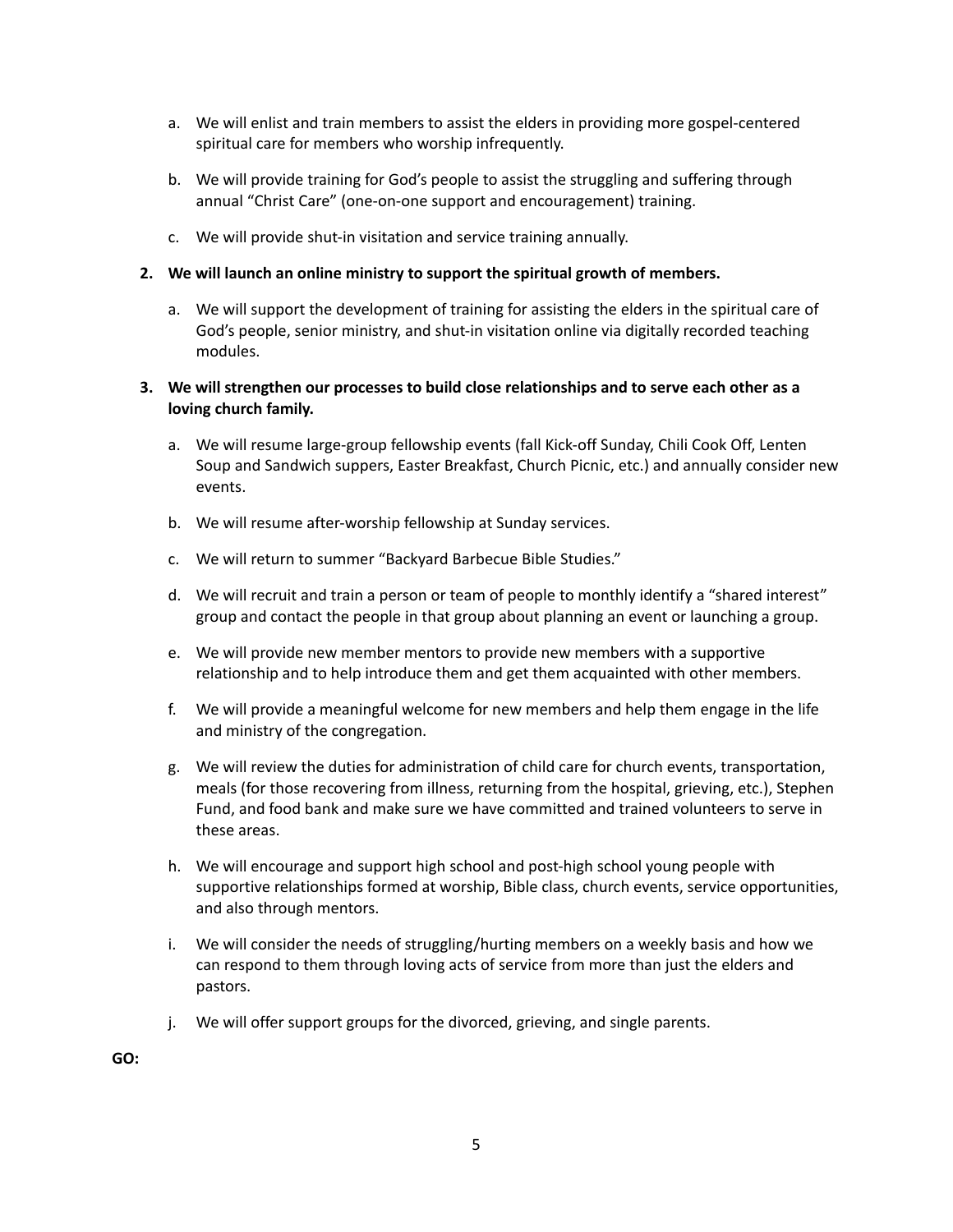- **1. We will identify and serve the needs of the community and cultivate relationships to spread the gospel.**
- **2. We will launch an online ministry to spread the gospel to the lost.**
- **3. We will build a culture of outreach where everyone confidently and joyfully shares the gospel.**
	- a. We will encourage members to invite unchurched or spiritually-seeking friends, family members, or other acquaintances to appropriate events and programs under the Board of Elders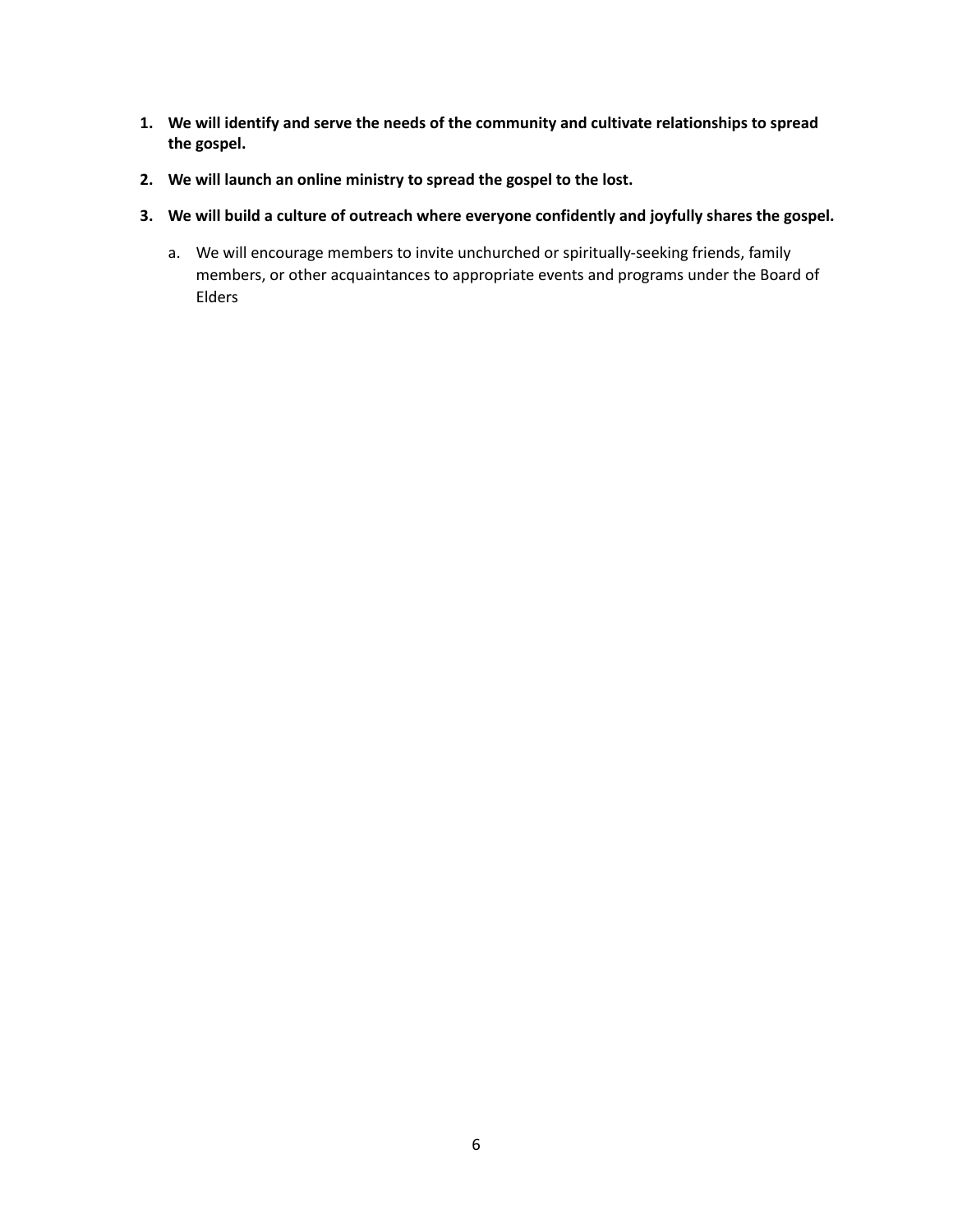# 2025 STRATEGIC PLAN – SPIRITUAL GROWTH

**Responsibility: To formulate all policies to be followed in the educational phases of the congregations work e.g. Lutheran Elementary School, Sunday School, Vacation Bible School, and Bible studies.**

#### **GATHER:**

- **1. We will strive to stabilize average weekly in-person attendance at or above 200 weekly attendees by June 2024. This goal will be reviewed upon completion then annually.**
	- a. We will provide and systematically promote Sunday School and Sunday Bible classes as part of the Sunday morning experience.
- **2. We will share the gospel to gather more people to make regular use of the word and sacrament.**
	- a. We will bring up and encourage, when appropriate, regular worship in Bible classes.
- **3. We will launch an online worship ministry to engage existing members.**

#### **GROW:**

- **1. We will build on the current programming to increase member in-person participation in spiritual growth opportunities to increase our faith and equip us to live lives of faith.**
	- a. We will promote and offer a Sunday Bible Class, a weeknight evening class, a weekday daytime class, periodic small group studies, and Bible Discovery Class at least three times a year.
	- b. We will routinely conduct a Bible Class on how and why we show love in a church family.
	- c. We will work a 10-point plan to increase Bible Class participation.
	- d. We will offer in-person Bible Discovery Class whenever and wherever it can work for the person desiring the instruction.
	- e. We will plan for classes a year in advance in order to promote them as well as possible.
	- f. We will offer classes that address timely topics, provide training for ministry, cover entire books of the Bible, dig into specific doctrines and confessions, and cover certain periods of church history so as to appeal to and benefit as many people as possible.
	- g. We will recruit and train lay people for lay-led Bible classes, especially small groups.
	- h. We will offer support group studies and groups (grieving, divorced, single parent, etc.)
- **2. We will launch an online ministry to support the spiritual growth of members.**
	- a. We will promote and offer one online class per week, with a daytime and evening option.
	- b. We will digitally record and offer (by request) Bible classes when that is possible.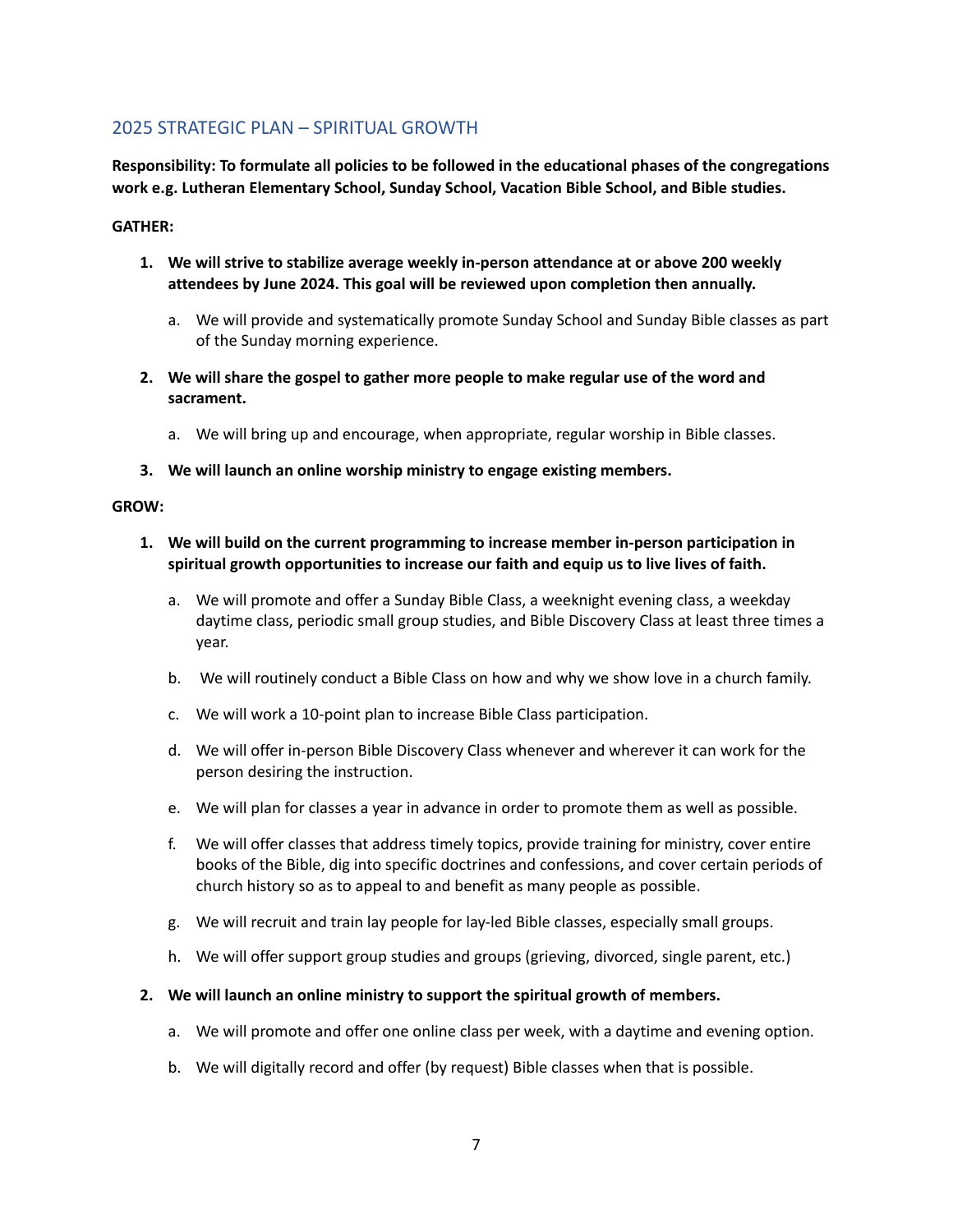- c. We will offer a digital guide to Bible Discovery Class lessons for those who cannot attend in-person classes.
- d. We will produce or direct people to online teaching messages in response to local, national or world events of public concern.
- e. We will provide training for assisting the elders in the spiritual care of God's people, senior ministry, and shut-in visitation online via digitally recorded teaching modules.
- **3. We will strengthen our processes to build close relationships and to serve each other as a loving church family.**
	- a. We will strive to make all Bible Classes opportunities to build relationships and we will design some classes to have stated outcomes of specific ways we will serve each other and show love to each other.

- **1. We will identify and serve the needs of the community and cultivate relationships to spread the gospel.**
- **2. We will launch an online ministry to spread the gospel to the lost.**
- **3. We will build a culture of outreach where everyone confidently and joyfully shares the gospel.**
	- a. We will include in the annual Bible class curriculum at least one class on outreach/evangelism.
	- b. We will encourage all members to invite unchurched or spiritually-seeking friends and family members to Bible classes.
	- c. We will invite prospects from our prospect list to attend various classes.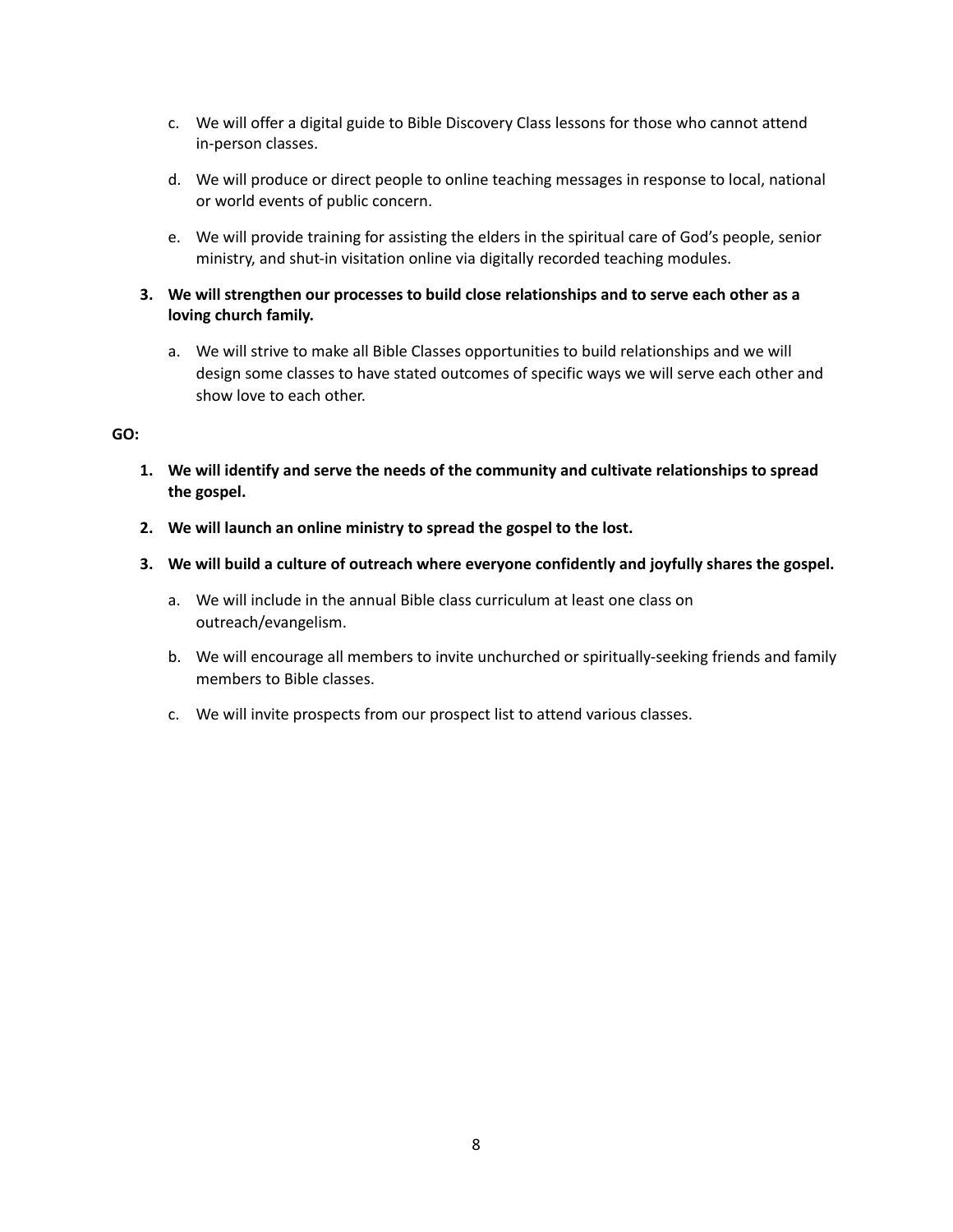## 2025 STRATEGIC PLAN – OUTREACH

**Responsibility: It shall aid the congregation in establishing and maintaining an active program of outreach in the neighborhood and community. It shall also, together with the Pastor, encourage and prepare the members of the congregation for outreach.**

#### **GATHER:**

- **1. We will strive to stabilize average weekly in-person attendance at or above 200 weekly attendees by June 2024. This goal will be reviewed upon completion then annually.**
- **2. We will share the gospel to gather more people to make regular use of the word and sacrament.**
	- a. We will work a plan of regular contact and gospel encouragement with people on our "prospect" list.
	- b. We will monitor the worship participation of those who are not members but who would consider SOTH their church home and regularly invite and encourage them to join us for worship.
	- c. We will promote each Sunday's message with a gospel-focus through our church sign, Facebook posts, and emails to members not only for their benefit but for sharing with unchurched friends, acquaintances, and neighbors.
- **3. We will launch an online worship ministry to engage existing members.**

#### **GROW:**

- **1. We will build on the current programming to increase member, in-person, participation in spiritual growth opportunities to increase our faith and equip us to live lives of faith.**
	- a. We will offer personal evangelism training once a year.
- **2. We will launch an online ministry to support the spiritual growth of members.**
	- a. We will encourage all of our members to receive outreach encouragement texts and emails from the "Everyone Outreach" program at WELS.
	- b. We will provide or direct people to online outreach or evangelism training modules.
- **3. We will strengthen our processes to build close relationships and to serve each other as a loving church family.**
	- a. We will consider the specific needs of prospects in our database on a monthly basis and determine how we can show love to them and mobilize members to meet those needs.

**GO:**

**1. We will identify and serve the needs of the community and cultivate relationships to spread the gospel.**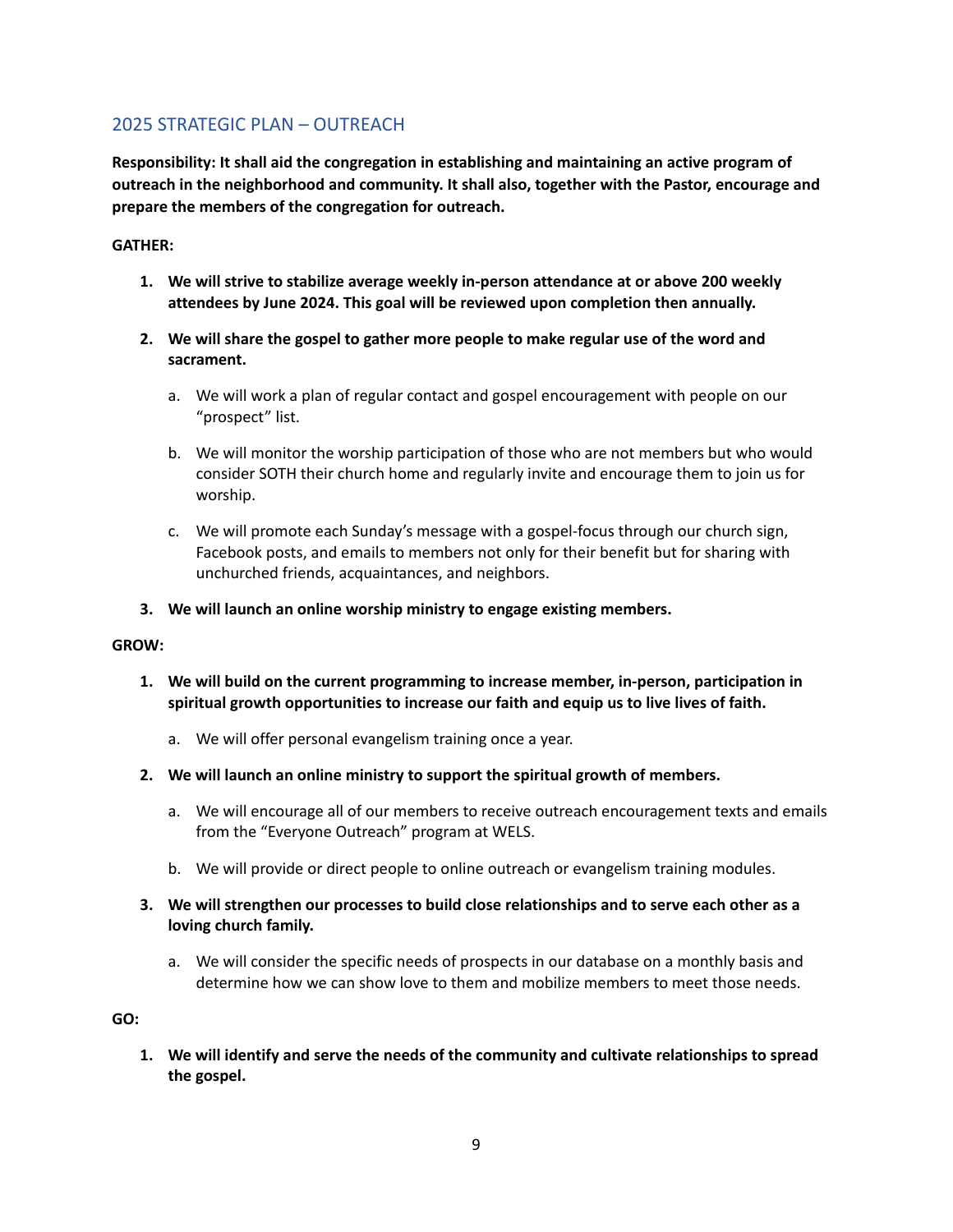- a. We will do a community profile of our parish area and analyze the data for direction on what community needs we can best serve.
- b. We will do community surveys via canvassing in order to get input from our neighbors on how we can best serve them.
- c. We will consider what other local churches are doing to serve the needs of the community and whether we can do something similar.
- d. We will determine how we can best reach and serve minorities in our community and become a more racially diverse church family to better serve all people.
- e. We will continue to offer support groups for the divorced and grieving, and launch a support group for single parents.
- f. We will partner more closely with local schools to serve children and families.
- g. We will show appreciation to public servants (local police, firefighters, EMTs, etc.).
- h. We will consider what public events we can participate in and create awareness of our church in the community.

#### **2. We will launch an online ministry to spread the gospel to the lost.**

- a. We will post and direct people to gospel devotional messages via Facebook and our website.
- b. We will offer Bible Discovery classes via Zoom.
- c. We will encourage God's people to share digitally recorded and posted sermons with unchurched friends, family, acquaintances.
- d. We will encourage members to invite people they know who are not local to join in Zoom classes, especially Bible Discovery.

#### **3. We will build a culture of outreach where everyone confidently and joyfully shares the gospel.**

- a. We will adapt the "Everyone Outreach" outreach culture-building workshop to a Bible Class and offer it to members every other year, beginning in 2022.
- b. We will focus on and encourage outreach, when it is appropriate, in all worship services and classes.
- c. We will offer outreach training once a year. (See 4a above)
- d. We will encourage our members to connect their pastors with unchurched people in their lives (family, friends, neighbors, coworkers, classmates, etc.) who are hurting or struggling and could use pastoral support or who may be open to the gospel on a monthly basis.
- e. We will develop and work an annual plan for outreach events (both "on campus" and "out in the community").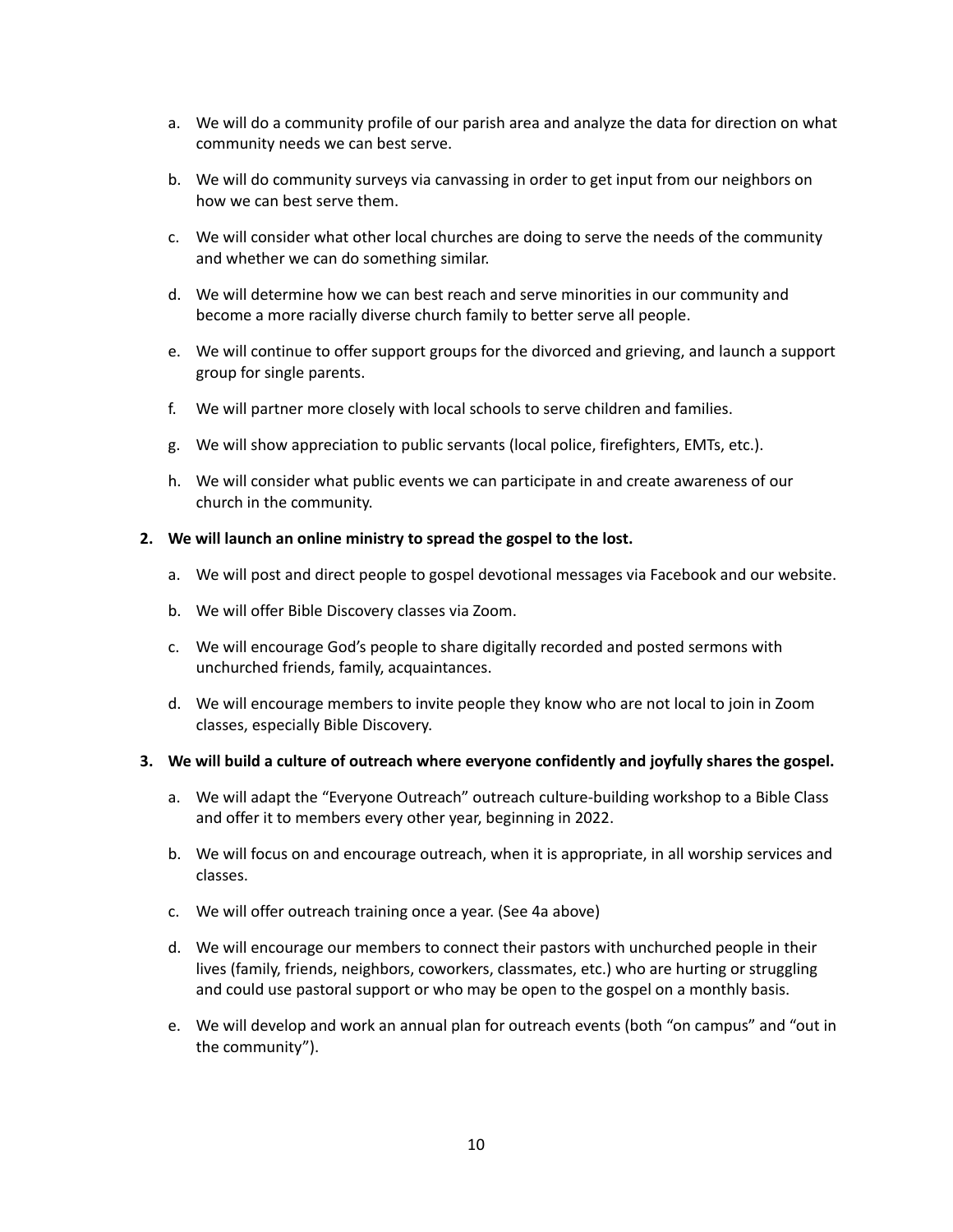- f. We will encourage all boards, committees, and groups in the congregation to think outreach and include outreach in their annual plans.
- g. We will review and mobilize members to participate in our plans and processes for prospect discovery (ways we make contact with prospects), worship service and event welcome, and prospect documentation and nurture (recording prospect information in our data base and working a plan to show them love and bring the gospel to them).
- h. We will expand the number of people involved in outreach/evangelism planning and implementation and meet regularly to plan, encourage one another, and share personal evangelism efforts.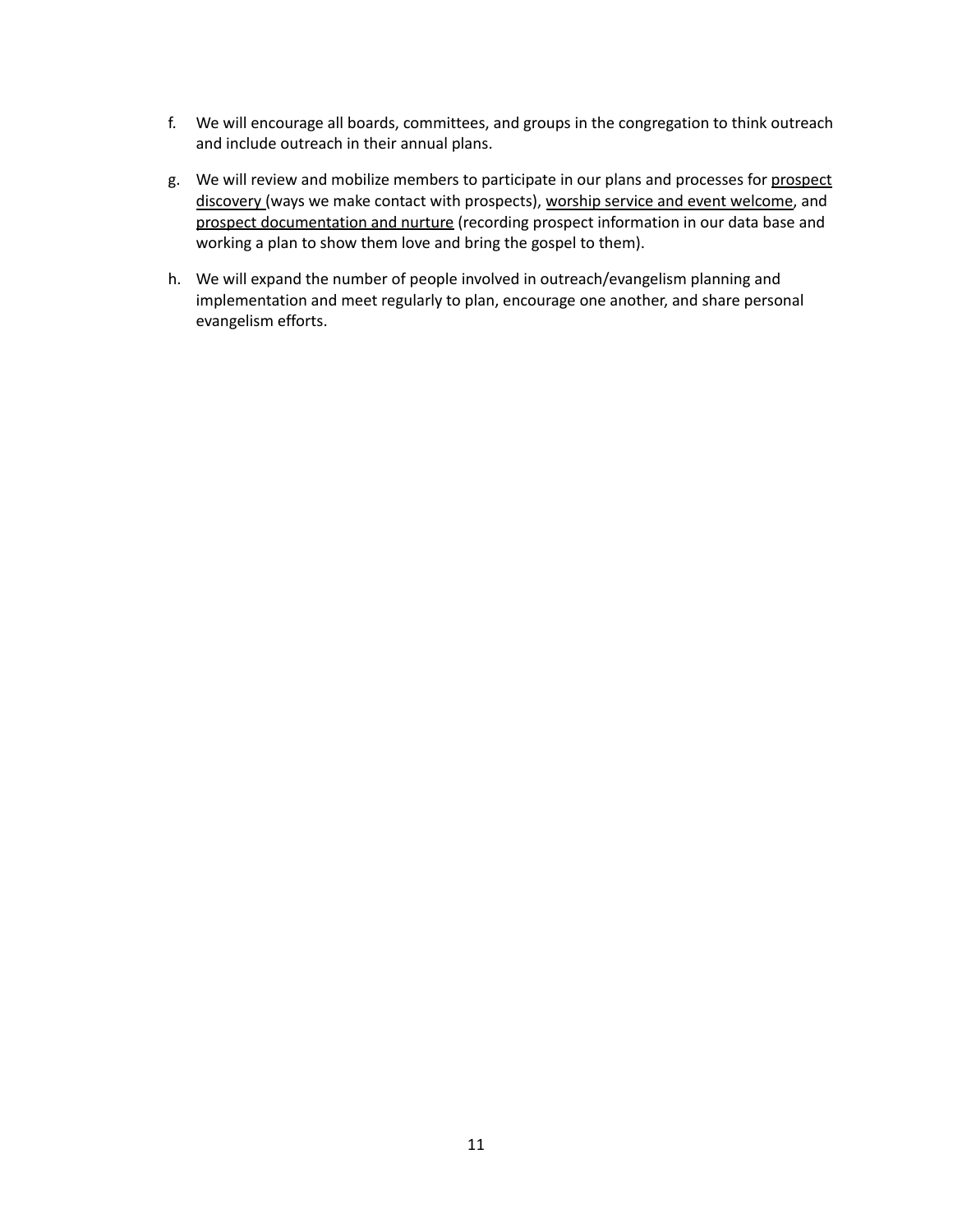## 2025 STRATEGIC PLAN – STEWARDSHIP

#### **Responsibility: It shall aid the congregation in maintaining God-pleasing and faithful management of our time, talents, and treasures.**

#### **In a general way, the Stewardship Board will**

a. Update and maintain member information and serve in a support role to align and recruit members and their time, talents, and treasures with identified needs from action plans.

#### **GATHER:**

- **1. We will strive to stabilize average weekly in-person attendance at or above 200 weekly attendees by June 2024. This goal will be reviewed upon completion then annually.**
- **2. We will share the gospel to gather more people to make regular use of the word and sacrament.**
	- a. We will share the gospel to gather more people to be aware of how to use their time, talent, and treasures.
- **3. We will launch an online worship ministry to engage existing members.**
	- a. We will support online ministries to engage existing members in stewardship.

#### **GROW:**

- **1. We will build on the current programming to increase member, in-person, participation in spiritual growth opportunities to increase our faith and equip us to live lives of faith.**
	- a. We will support and promote in-person, participation in stewardship opportunities to increase our faith and equip us to live lives of faith.
	- b. We will conduct education and outreach campaigns to educate members regarding the goals, costs, and benefits of the church's ministry and how they may be able to grow in their own stewardship of time, talent, and treasure.
- **2. We will launch an online ministry to support the spiritual growth of members.**
	- a. (See above) When there is a benefit to using online means to achieve 4a we will do that.
	- b. We will assist the Spiritual Growth board by providing the names of people with the needed gifts for roles they identify in an online spiritual growth ministry.

#### **We will strengthen our processes to build close relationships and to serve each other as a loving church family.**

a. We will revise the Time/Talent/Interest form to assure that all relevant and appropriate information is being collected to assist with achieving objectives of action plans.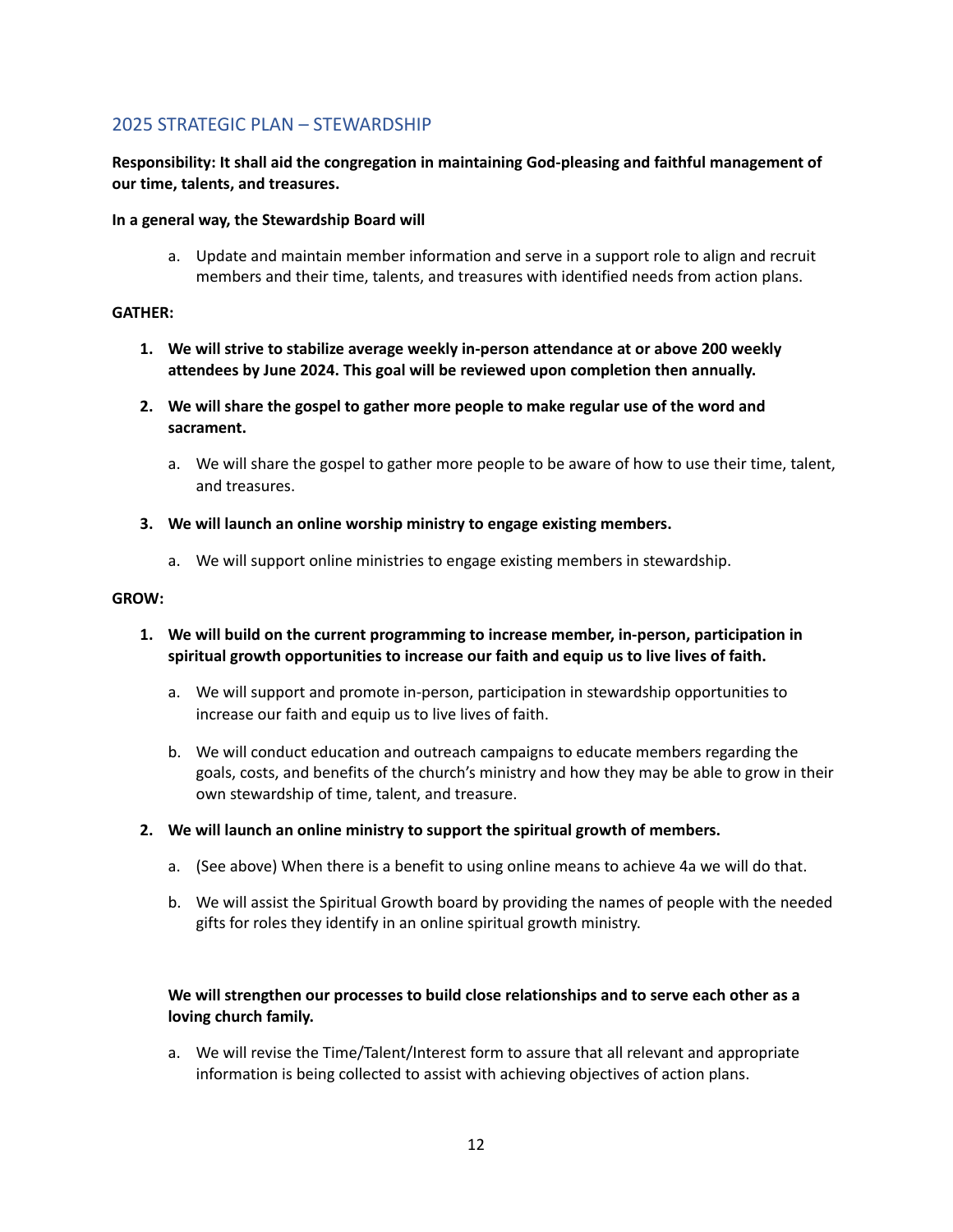#### **1. We will identify and serve the needs of the community and cultivate relationships to spread the gospel.**

- a. We will assist the Outreach board by providing the names of people with the needed gifts for serving in community service and outreach plans.
- **2. We will launch an online ministry to spread the gospel to the lost.**
	- a. We will assist the Outreach board by providing the names of people with the needed gifts for roles they identify in an online outreach ministry.
- **3. We will build a culture of outreach where everyone confidently and joyfully shares the gospel.**
	- a. We will conduct mission trips with youth and adults to support WELS mission work outside of Lansing.
	- b. We will encourage sharing the gospel through WELS missions and ministerial education support as we promote what is being done, what needs are, and how the gospel impacts individuals through home and world missions and at our worker training schools.
	- c. We will encourage development of a budget that prioritizes support for gospel outreach.
	- d. We will identify lay positions in the WELS that serve ministries outside of SOTH and inform members about these roles and recruit specific members that have necessary talents for those roles.
	- e. We will invite prospects to join us in projects or events, when appropriate.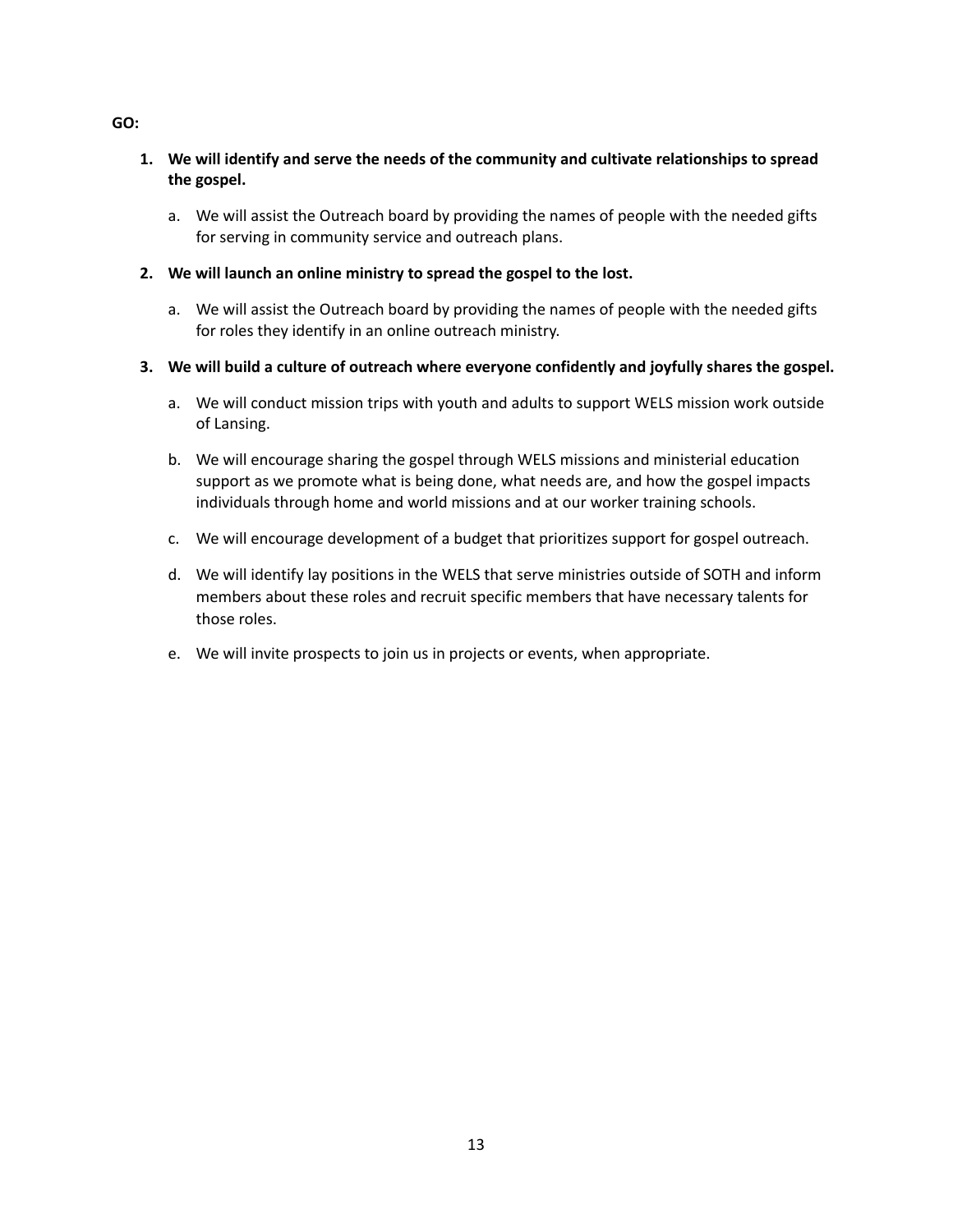# 2025 STRATEGIC PLAN – PROPERTY/MAINTENANCE

Responsibility: It shall supervise the repair and upkeep of the congregation's property.

#### **GATHER:**

- **1. We will strive to stabilize average weekly in-person attendance at or above 200 weekly attendees by June 2024. This goal will be reviewed upon completion then annually.**
	- a. We will develop a plan with a budget to upgrade and beautify the sanctuary where we meet for worship to make the statement of how important not only worship but especially our God and Savior are to us. We will encourage this to be done as a primary step in our overall plan to modify and expand our facility, as actual new construction costs make new construction prohibitive at this time.
- **2. We will share the gospel to gather more people to make regular use of the word and sacrament.**
	- a. We will make sure the church sign is maintained as that is a key way we introduce the community to us and our gospel ministry and especially each Sunday's worship service.
- **3. We will launch an online worship ministry to engage existing members.**

#### **GROW:**

- **1. We will build on the current programming to increase member, in-person, participation in spiritual growth opportunities to increase our faith and equip us to live lives of faith.**
- **2. We will launch an online ministry to support the spiritual growth of members.**
- **3. We will strengthen our processes to build close relationships and to serve each other as a loving church family.**
	- a. We will make church clean up or fix up projects into fellowship events, including food or beverages and time to get to know each other.
	- b. We will utilize the Time/Talent/Interest database to get groups of people with common skills together for projects.
	- c. We will strive to make sure that the facilities and properties support the goal of building relationships with space that is conducive to that.

- **1. We will identify and serve the needs of the community and cultivate relationships to spread the gospel.**
	- a. We will work with the Outreach Board and utilize their findings about how best to serve the community to develop our property to the west in keeping with how we plan to serve our neighbors and reach out to them with the gospel.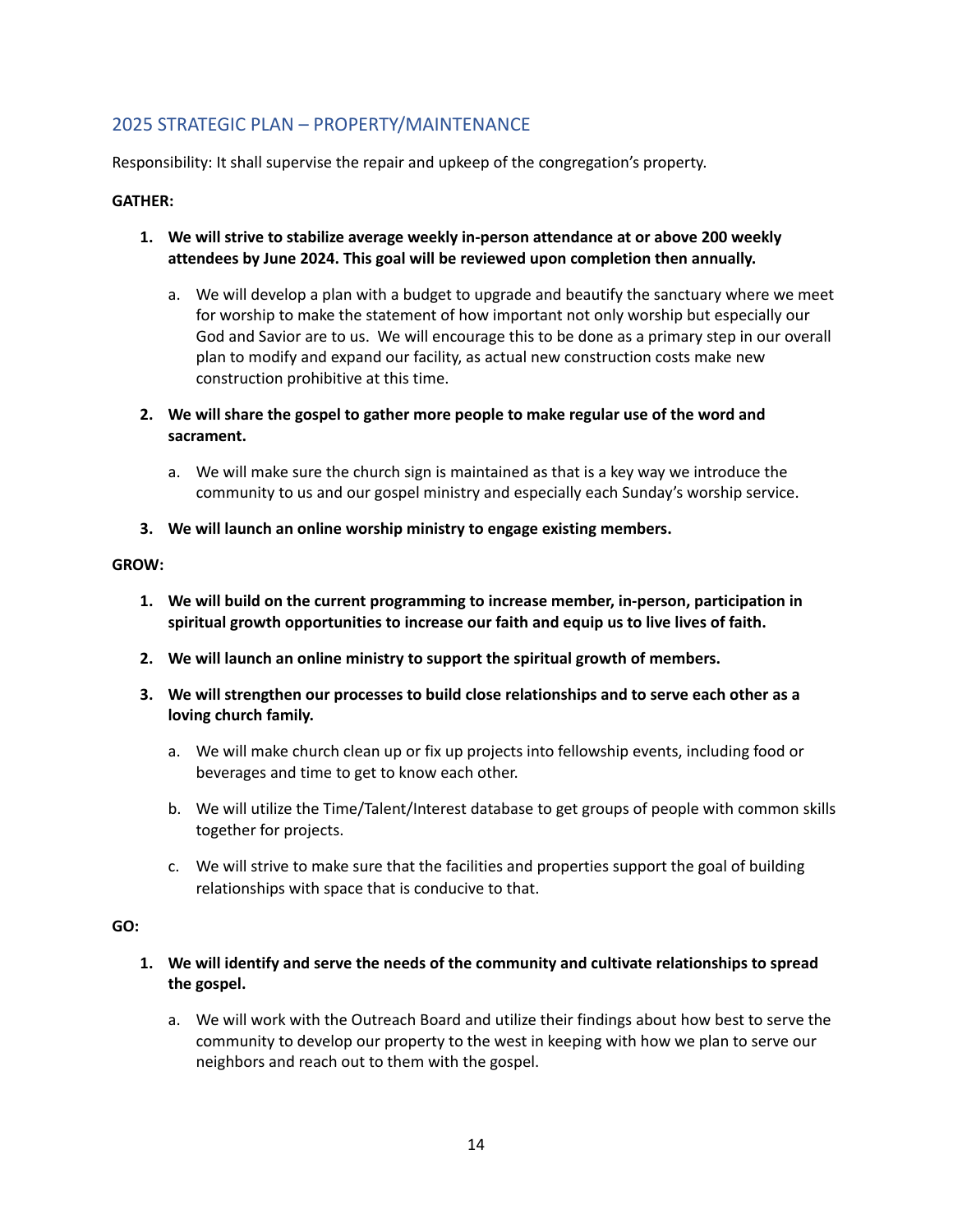- **2. We will launch an online ministry to spread the gospel to the lost.**
- **3. We will build a culture of outreach where everyone confidently and joyfully shares the gospel.**
	- a. We will keep our property well-maintained so that it makes a positive statement about how much we care about Jesus, our gospel ministry, and how much we want others to come and join us.
	- b. We will annually evaluate what upgrades need to be made to the facility, grounds, and equipment so that our property is appealing to guests and does not turn them off from coming or returning to hear the gospel, and also so that the gospel ministry here can be done as well as possible.
	- c. We will invite prospects to join us in our projects or events when appropriate.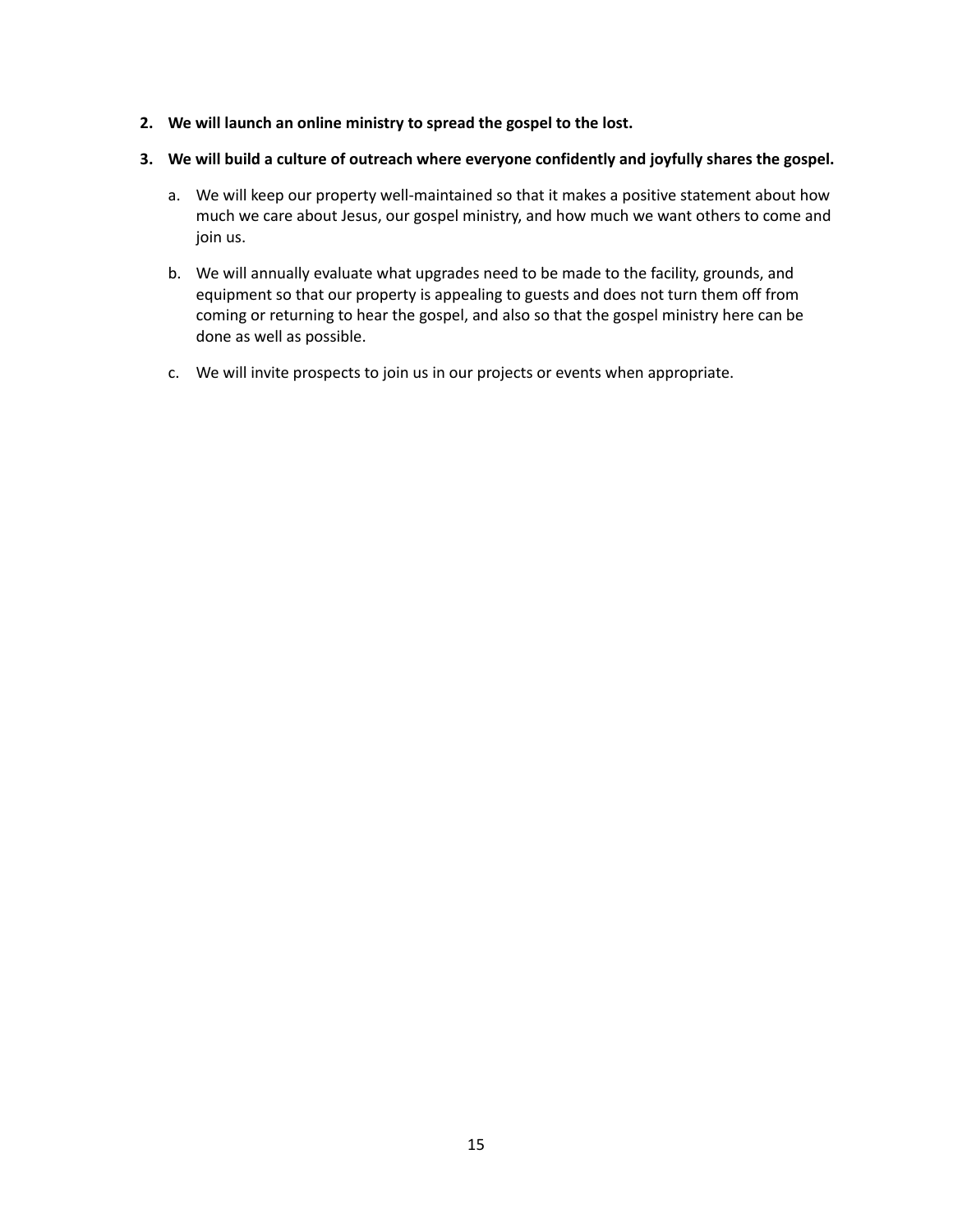## 2025 STRATEGIC PLAN – Facilities

**The Facilities action plan will be pursued by the church council through various committees including the currently appointed Facilities Expansion Committee.**

#### **GATHER:**

- **1. We will strive to stabilize average weekly in-person attendance at or above 200 weekly attendees by June 2024. This goal will be reviewed upon completion then annually.**
	- a. Council will review the function of the Facilities Expansion Committee and consider revisions to their function.
	- b. Council will establish a Facilities Enhancement Committee to provide support to a phased approach to improving and expanding the facilities.
	- c. As the quality of our physical space is integral to attracting and retaining attendees, Council will direct the Facility Enhancement Committee to pursue facility enhancements that advance our mission and simultaneously fit with our existing vision for facility expansion and regularly update members about our progress.
	- d. Council will regularly inform the congregation of work done on facility expansion to date, impacts of COVID, and how we intend to proceed (action plans, FEC serves as Facility Enhancement Team, etc.)
	- e. Council will establish a Facilities Fundraising Strategy Committee to develop a plan to achieve the vision identified in the drawings produced by the Facilities Expansion Committee, including strategies to finance the plan. This committee will minimally
		- i. Revisit the needs that originally were driving our facility plans, determine if they are still valid, and prioritize them in light of current circumstances.
		- ii. Develop and track markers in various elements of our ministry so we can know when our church has reached a healthy post-COVID status.
		- iii. Get answers to key financial questions:
			- 1. Determine the debt tolerance of the congregation
			- 2. Determine the anticipated support for the project from estate gifts
			- 3. Determine the anticipated special gifts for the down payment
			- 4. Determine the anticipated interest rate and monthly mortgage in various scenarios
		- iv. Develop a budget and fund-raising strategy for the facility enhancements including possible sanctuary enhancements and facility expansion
		- f. When the church has reached a healthy post-COVID status, Council will direct the Facilities Fundraising Strategy Committee to implement their fundraising strategy.
		- g. Once projected fundraising goals are met, the council will direct the Facilities Enhancement Committee to implement the full facilities expansion plan.

#### **2. We will share the gospel to gather more people to make regular use of the word and sacrament.**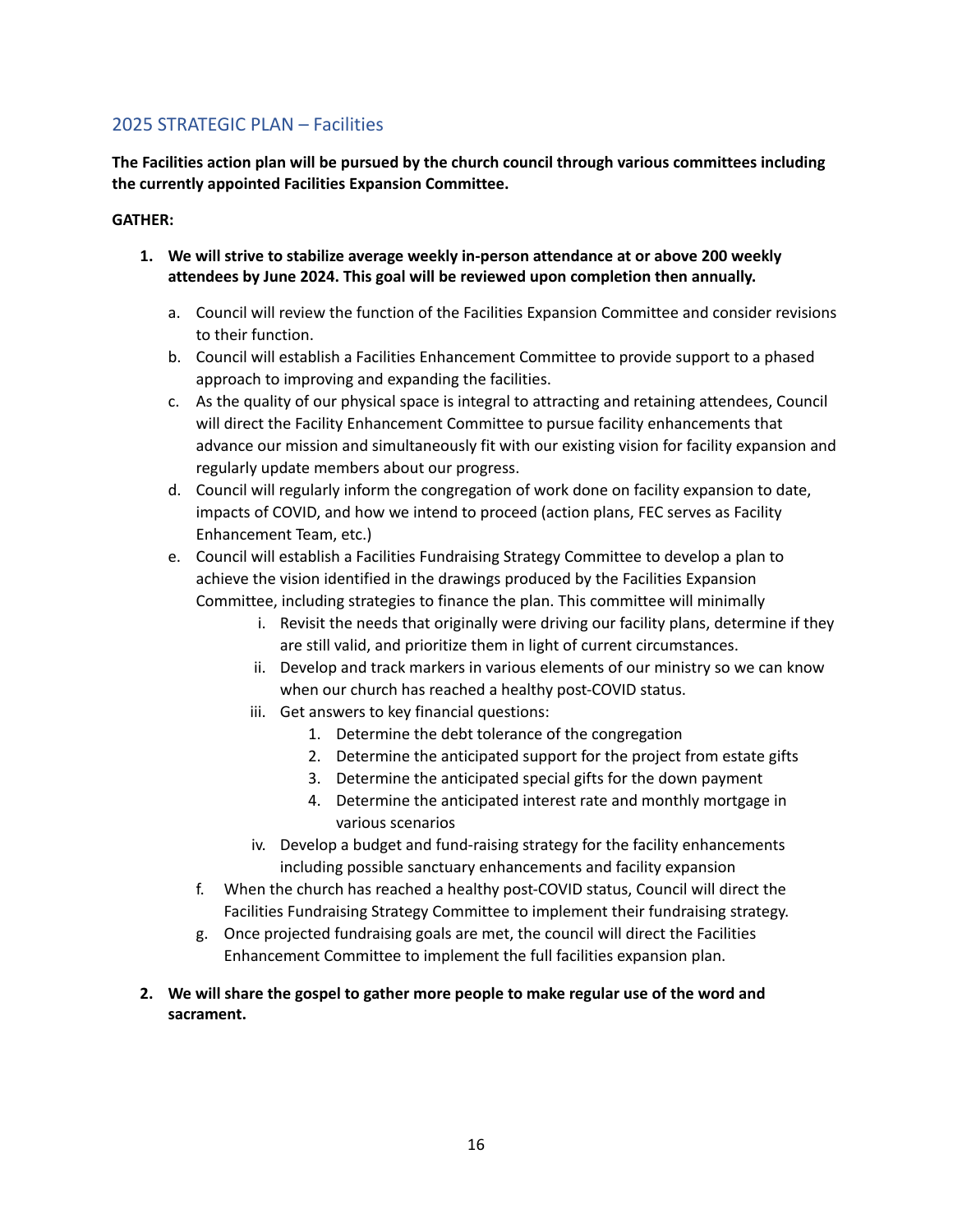- **3. We will launch an online worship ministry to engage existing members.**
	- a. FEC will evaluate and recommend facilities enhancements that can facilitate the creation of online content.

#### **GROW:**

- **1. We will build on the current programming to increase member, in-person, participation in spiritual growth opportunities to increase our faith and equip us to live lives of faith.**
- **2. We will launch an online ministry to support the spiritual growth of members.**
	- a. FEC will evaluate and recommend facilities enhancements that can facilitate the creation of online content.
- **3. We will strengthen our processes to build close relationships and to serve each other as a loving church family.**

- **1. We will identify and serve the needs of the community and cultivate relationships to spread the gospel.**
- **2. We will launch an online ministry to spread the gospel to the lost.**
	- a. FEC will evaluate and recommend facilities enhancements that can facilitate the creation of online content.
- **3. We will build a culture of outreach where everyone confidently and joyfully shares the gospel.**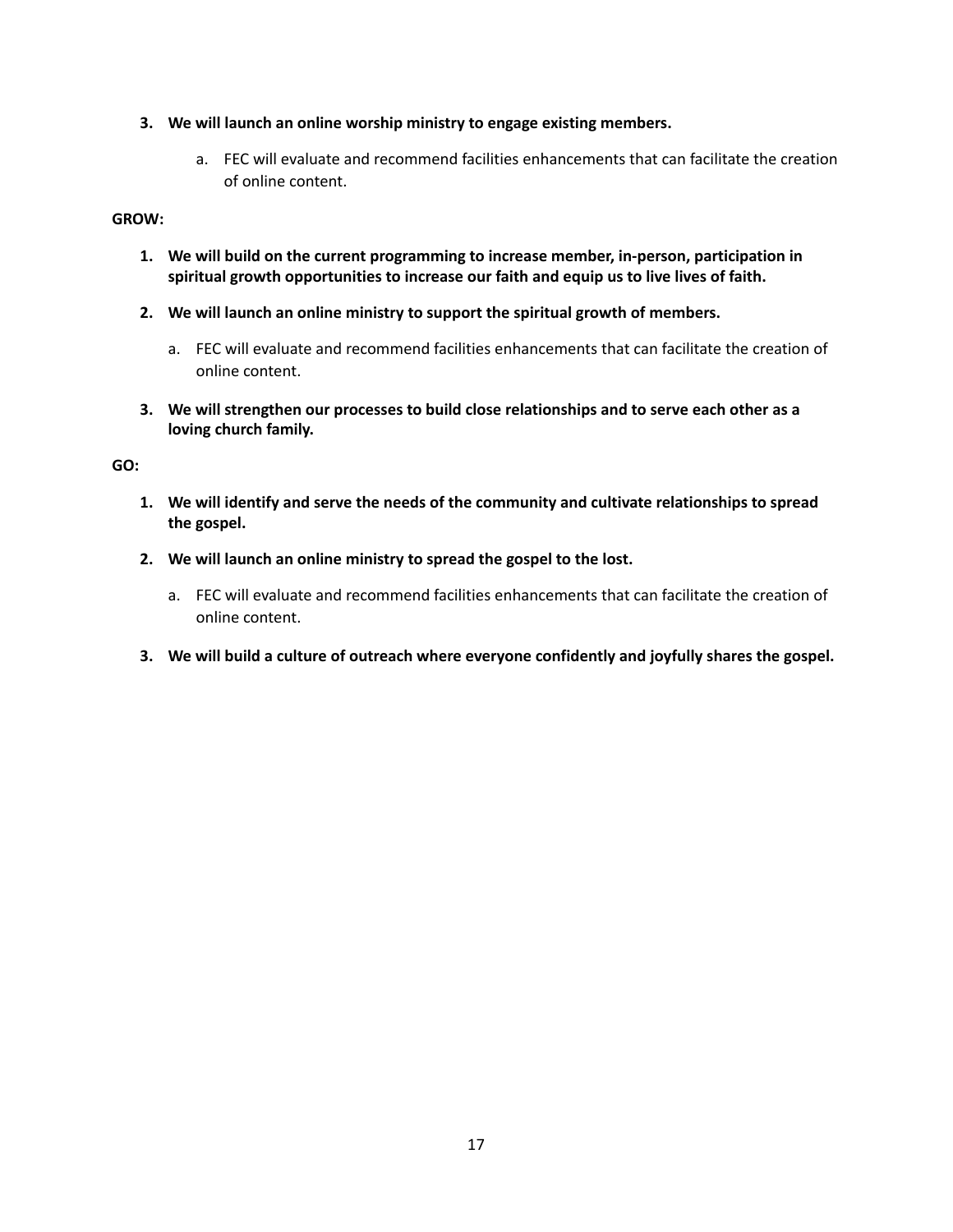# Appendix A

|  | Strengths                                                                                                                                    | Weaknesses                                                                                                 |
|--|----------------------------------------------------------------------------------------------------------------------------------------------|------------------------------------------------------------------------------------------------------------|
|  | What do we do well?                                                                                                                          | What could we improve?                                                                                     |
|  | What unique resources can we draw on?                                                                                                        | Where do we have fewer resources than others?                                                              |
|  | What do others see as our strengths?                                                                                                         | What are others likely to see as our weaknesses?                                                           |
|  | Pastors faithfully teach and preach the law and<br>the gospel                                                                                | Our engagement in the community, and<br>$\bullet$<br>community awareness of us, can improve                |
|  | Dedicated administrative assistant<br>Warm and friendly congregation overall<br><b>Great Sunday School coordinators</b>                      | Ministry to those needing admonishment/church<br>discipline is weak                                        |
|  |                                                                                                                                              | Members needing special care are not always<br>adequately served                                           |
|  | We offer a wide range of in-person and<br>electronic Bible studies options                                                                   | Christ Care (one-to-one support) ministry not<br>functioning as it could                                   |
|  | There is an openness to assess expectations for<br>and performance of staff, leaders, laity                                                  | Room for growth in financial stewardship/giving                                                            |
|  | Generally peaceful relationships in the<br>congregation<br>Congregation is blessed with spiritually mature<br>leaders and many gifted people | Recruiting, engaging, training, overseeing<br>volunteers needs improvement                                 |
|  |                                                                                                                                              | Leaders, including pastors, don't delegate enough<br>or utilize gifted members                             |
|  | We have a demographically well-balanced<br>congregation                                                                                      | We try to do too much and we plan too big,<br>resulting in things not getting done                         |
|  | Well balanced age wise                                                                                                                       | COVID has impacted worship attendance, Bible<br>$\bullet$<br>Class attendance, personal and group ministry |
|  | The congregation has no debt and is financially<br>stable                                                                                    |                                                                                                            |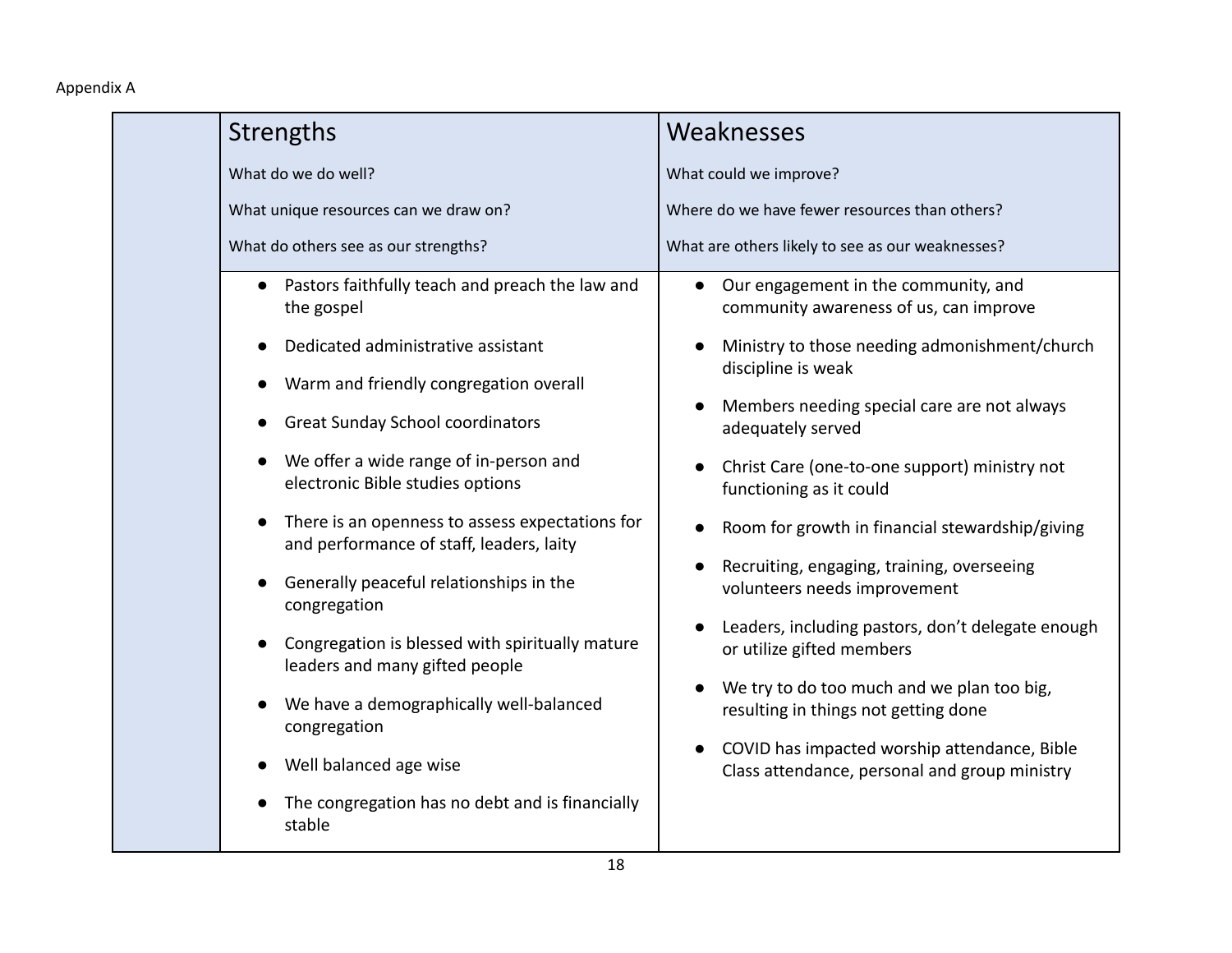| visits<br>We have two pastors<br>Livestreaming worship service<br>to serve in our ministry | Many take the initiative to do caring things for<br>others like sending notes, calling, in-person<br>Financial accounting is stable and reliable<br>Young people growing up showing a willingness | Music ministry: Only 2 organists/pianists and no<br>choir or chime choir due to COVID<br>Facility is limiting our ministry<br>We value the people currently in the building vs<br>the folks that we are reaching wherever they may<br>be<br>Need more support for Technology (personnel)<br>Need to be more intentional with technology -<br>create specific online resources<br>Need to increase diversity and inclusion - racial<br>Worship patterns of a significant number of<br>members declining |  |  |
|--------------------------------------------------------------------------------------------|---------------------------------------------------------------------------------------------------------------------------------------------------------------------------------------------------|--------------------------------------------------------------------------------------------------------------------------------------------------------------------------------------------------------------------------------------------------------------------------------------------------------------------------------------------------------------------------------------------------------------------------------------------------------------------------------------------------------|--|--|
| Opportunities                                                                              |                                                                                                                                                                                                   | <b>Threats</b>                                                                                                                                                                                                                                                                                                                                                                                                                                                                                         |  |  |
| What opportunities are open to us?                                                         |                                                                                                                                                                                                   | What threats could harm us?                                                                                                                                                                                                                                                                                                                                                                                                                                                                            |  |  |
| What trends can we take advantage of?                                                      |                                                                                                                                                                                                   | What is our competition doing?                                                                                                                                                                                                                                                                                                                                                                                                                                                                         |  |  |
| How can we turn strengths into opportunities?                                              |                                                                                                                                                                                                   | What threats do our weaknesses expose us to?                                                                                                                                                                                                                                                                                                                                                                                                                                                           |  |  |
| the gospel<br>Property acquired next door gives us ministry                                | We have the saving truth of God's Word (in<br>WELS and at SOTH) to share with a dying world<br>Facility expansion can reach more people with                                                      | Becoming negative/timid in living or sharing our<br>$\bullet$<br>faith due to our increasingly secular culture<br>Social media portrays a false reality and hypes<br>negativity, hate, and divisiveness                                                                                                                                                                                                                                                                                                |  |  |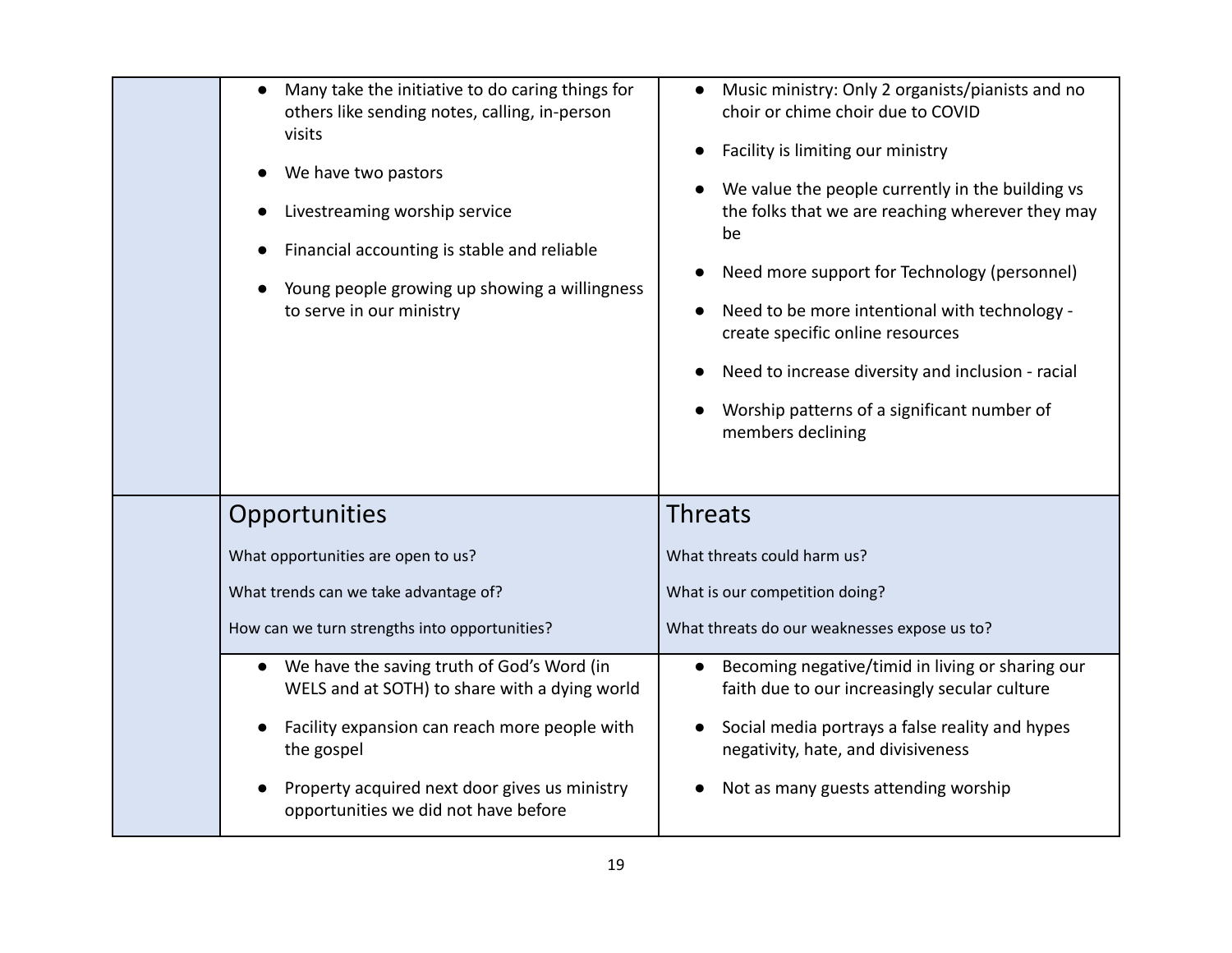| We have a lot of non-members connected to<br>our church who consider SOTH their church                                                                                                                                                                                                                                                                                  | Worship patterns of a significant number of<br>members declining                                                                                                                                                                                                                                                                                                                                                      |
|-------------------------------------------------------------------------------------------------------------------------------------------------------------------------------------------------------------------------------------------------------------------------------------------------------------------------------------------------------------------------|-----------------------------------------------------------------------------------------------------------------------------------------------------------------------------------------------------------------------------------------------------------------------------------------------------------------------------------------------------------------------------------------------------------------------|
| Potential for outreach to community via a<br>ministry to couples, parents, families-especially<br>single parents<br>Pastor Burger's work with CCC gives SOTH<br>access to planning, leadership, ministry<br>resources<br>We could engage our gifted women in our<br>ministry to a greater extent than we are doing                                                      | School activities in week and weekends deter kids<br>from church services, activities<br>Big projects, like facility expansion, can lead to<br>bickering or divisions in the church<br>A "status quo is fine" mentality as this point of our<br>congregation's existence<br>A "we should do that" recognition of ministry                                                                                             |
| now<br>We have children we could encourage to<br>consider the vocation of full-time ministry<br>We honor the traditions of the church but we<br>have an openness to trying new things<br>COVID circumstances give us the opportunity to<br>reassess and possibly redirect our efforts<br>Use COVID as an opportunity to share the<br>gospel - what can we do right now? | needs without stepping forward to serve<br>Being influenced by the world without perceiving it<br>We are retaining only 1/3 of our young adults<br>The media provides easy access to many popular<br>but false and misleading ideologies<br>Technology makes it easier for people to isolate<br>versus coming together as a community<br>COVID has a long-lasting impact on worship and<br>engagement in our ministry |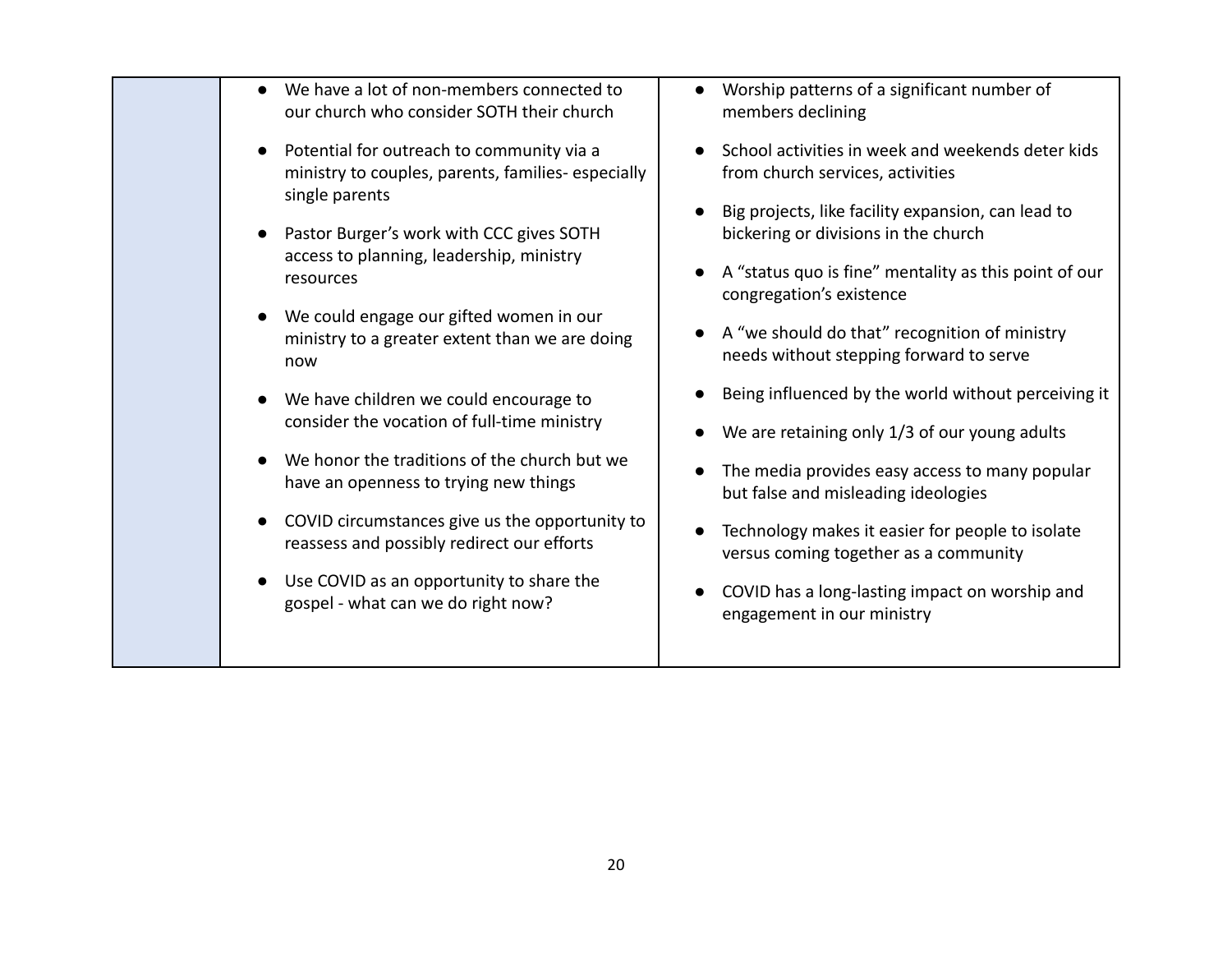# Shepherd of the Hills Proposed 2022-2023 Budget

|                                                    | FY 21-22     | <b>Proposed</b>        | <b>Difference</b>  | % Change |
|----------------------------------------------------|--------------|------------------------|--------------------|----------|
| $21000 \cdot$ Elders                               |              |                        |                    |          |
| 21100 · Administration                             |              |                        |                    |          |
| 21110 · Office Supplies (Includes Copier Contract) | \$3,500.00   | \$3,500.00             | \$0.00             | 0.0%     |
| 21150 · Accounting Services                        | \$1,120.00   | \$1,120.00             | \$0.00             | 0.0%     |
| 21160 · Bank Fees                                  | \$1,700.00   | \$1,700.00             | \$0.00             | 0.0%     |
| 21165 · QuickBooks Online                          | \$480.00     | \$880.00               | \$400.00           | 83.3%    |
| 21170 · Work Comp & Liability Insurance            | \$500.00     | \$500.00               | \$0.00             | 0.0%     |
| 21180 · Payroll Expenses                           |              |                        |                    |          |
| $21181 \cdot Wages$                                |              |                        |                    |          |
| PB Salary                                          | \$53,385.12  | \$54,986.64            | \$1,601.52         | 3.0%     |
| PT Salary                                          | \$38,091.36  | \$39,234.00            | \$1,142.64         | 3.0%     |
| PB Social Security Offset .0765                    | \$4,083.96   | \$4,206.48             | \$122.52           | 3.0%     |
| PT Social Security Offset .0765                    | \$2,913.99   | \$3,001.40             | \$87.41            | 3.0%     |
| PB Housing                                         | \$18,000.00  | \$18,000.00            | \$0.00             | 0.0%     |
| PT Housing                                         | \$18,000.00  | \$18,000.00            | \$0.00             | 0.0%     |
| Amy Salary                                         | \$37,974.72  | \$39,114.00            | \$1,139.28         | 3.0%     |
| Kathy                                              | \$7,908.24   | \$8,144.16             | \$235.92           | 3.0%     |
| Custodian                                          | \$8,951.76   | \$9,220.32             | \$268.56           | 3.0%     |
| $21182 \cdot$ Taxes                                |              |                        |                    |          |
| Amy tax                                            | \$2,905.04   | \$2,982.44             | \$77.40            | 2.7%     |
| Kathy taxes                                        | \$604.90     | \$620.99               | \$16.09            | 2.7%     |
| Custodian taxes                                    | \$684.71     | \$703.05               | \$18.34            | 2.7%     |
| 21183 · Company Contributions                      |              |                        |                    |          |
| Amy Retirement                                     | \$2,470.08   | \$2,542.32             | \$72.24            | 2.9%     |
| Total 21100 · Administration                       | \$203,273.88 | \$208,455.80           | \$5,181.92         | 2.5%     |
|                                                    |              |                        |                    |          |
| 21200 · Benefits                                   |              |                        |                    |          |
| 21210 · Pension - Burger                           | \$4,700.00   | \$4,754.40             | \$54.40            | 1.2%     |
| 21211 · Pension - Tullberg                         | \$4,700.00   | \$4,754.40             | \$54.40            | 1.2%     |
| 21220 · Health Insurance - Burgers - WELS VEBA     | \$22,448.16  | \$23,112.00            | \$663.84           | 3.0%     |
| 21221 · Health Insurance - Tullberg- WELS VEBA     | \$6,805.44   | \$7,008.00             | \$202.56           | 3.0%     |
| 21222 · Health Insurance - Amy - WELS VEBA         | \$6,805.44   | \$7,008.00             | \$202.56           | 3.0%     |
| 21230 · Dental Insurance - Burgers                 | \$0.00       | \$0.00                 | \$0.00             | 0.0%     |
| 21231 · Dental Insurance - Tullberg -Delta Dental  | \$460.00     | \$470.28               | \$10.28            | 2.2%     |
| 21232 · Dental Assistance - Amy                    | \$460.00     | \$470.28               | \$10.28            | 2.2%     |
| Total 21200 · Benefits                             | \$46,379.04  | \$47,577.36            | \$1,198.32         | 2.6%     |
|                                                    |              |                        |                    |          |
| 21300 · Elder Resources                            |              |                        |                    |          |
| 21376 · Support Ministries Counseling              | \$1,500.00   | \$1,500.00             | \$0.00             | 0.0%     |
| 21300 · Elder Resources - Other                    | \$300.00     | \$300.00               | \$0.00             | $0.0\%$  |
| Total 21300 · Elder Resources                      | \$1,800.00   | \$1,800.00             | \$0.00             | 0.0%     |
|                                                    |              |                        |                    |          |
| 21500 · Pastoral Support                           |              |                        |                    |          |
| 21550 · Auto Reimbursement (\$0.585/mile)          | \$4,800.00   | \$4,914.00<br>\$350.00 | \$114.00           | 2.4%     |
| 21570 · Guest Pastors                              | \$225.00     |                        | \$125.00           | 55.6%    |
| 21580 · Conference Costs                           | \$1,200.00   | \$1,200.00             | \$0.00<br>\$239.00 | $0.0\%$  |
| Total 21500 · Pastoral Support                     | \$6,225.00   | \$6,464.00             |                    | 3.8%     |
| 21700 · Worship                                    |              |                        |                    |          |
| 21710 · Altar Guild                                | \$1,000.00   | \$1,000.00             | \$0.00             | $0.0\%$  |
| 21720 · Organists (\$50/service)                   | \$8,750.00   | \$8,750.00             | \$0.00             | 0.0%     |
| 21740 · Fellowship Coffee and Other Misc.          | \$200.00     | \$200.00               | \$0.00             | 0.0%     |
| 21750 · Piano Tuning                               | \$200.00     | \$200.00               | \$0.00             | 0.0%     |
| 21790 · Worship (One License)                      | \$505.00     | \$505.00               | \$0.00             | 0.0%     |
| Total 21700 · Worship                              | \$10,655.00  | \$10,655.00            | \$0.00             | $0.0\%$  |
|                                                    |              |                        |                    |          |
| Total 21000 · Elders                               | \$268,332.92 | \$274,952.16           | \$6,619.24         | 2.5%     |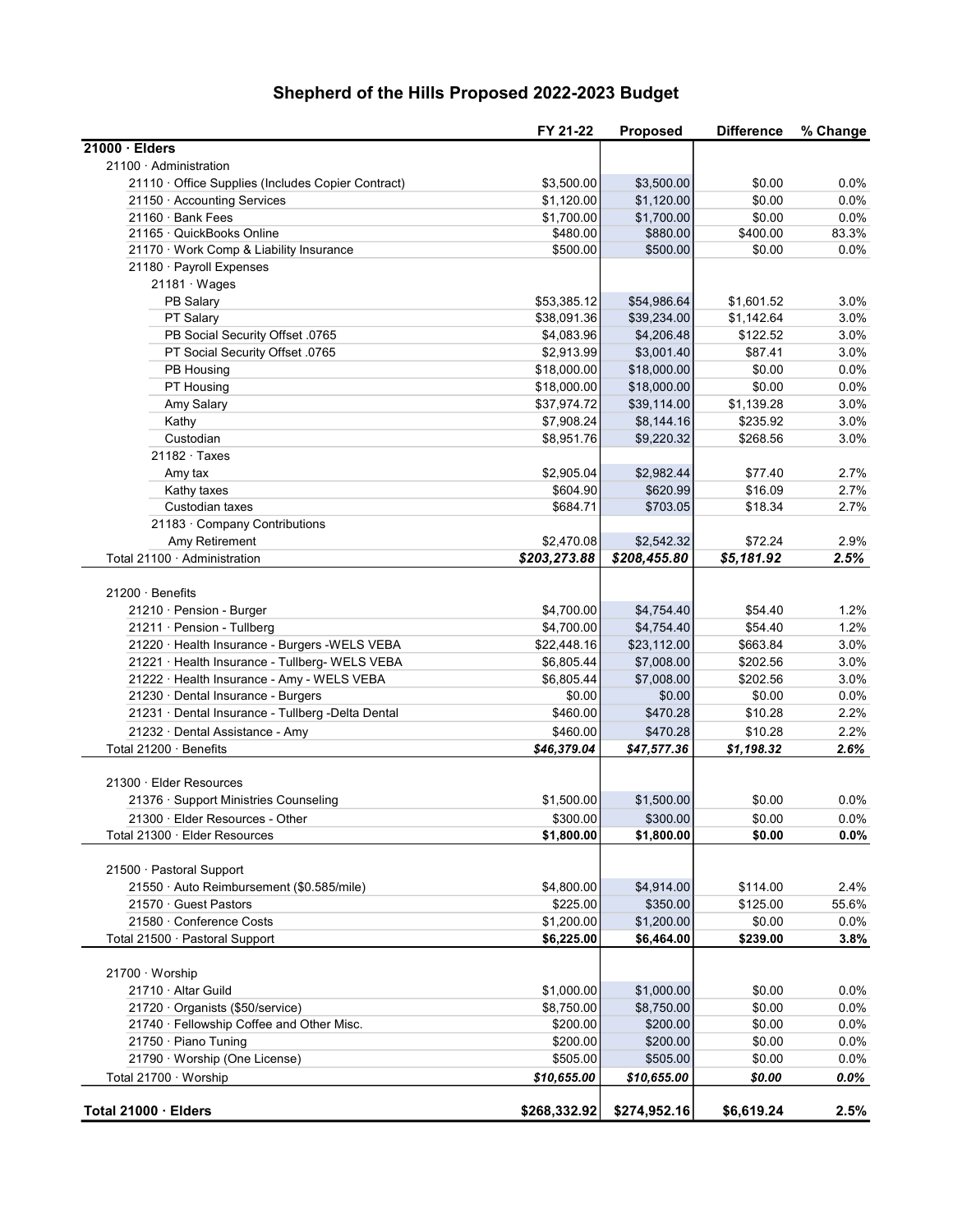# Shepherd of the Hills Proposed 2022-2023 Budget

|                                                                                              | FY 21-22                  | <b>Proposed</b>           | <b>Difference</b>       | % Change       |
|----------------------------------------------------------------------------------------------|---------------------------|---------------------------|-------------------------|----------------|
|                                                                                              |                           |                           |                         |                |
| 22000 · Spiritual Growth                                                                     |                           |                           |                         |                |
| 22100 · Sunday School                                                                        |                           |                           |                         |                |
| 22105 · Books/Bibles presented to kids                                                       | \$300.00                  | \$120.00                  | $-$180.00$              | $-60.0%$       |
| 22110 · Pre-K through 6th grade lessons                                                      | \$1,200.00                | \$1,200.00                | \$0.00                  | 0.0%           |
| 22115 · Sunday School - Gifts                                                                | \$250.00                  | \$250.00                  | \$0.00                  | 0.0%           |
| 22140 Teen Ministry                                                                          | \$1,000.00                | \$1,000.00                | \$0.00                  | 0.0%           |
| 22400 · Periodicals                                                                          |                           |                           |                         |                |
| $22410 \cdot$ Meditations                                                                    | \$1,675.00                | \$1,787.50                | \$112.50                | 6.7%           |
| 22420 · Forward in Christ                                                                    | \$342.00                  | \$342.00                  | \$0.00                  | 0.0%           |
| 22500 · Library                                                                              |                           |                           |                         |                |
| 22560 · Library - Other                                                                      | \$200.00                  | \$200.00                  | \$0.00                  | $0.0\%$        |
| $22700 \cdot$ Tuition                                                                        |                           |                           |                         |                |
| 22720 · Emanuel                                                                              | \$22,253.00               | \$24,003.00               | \$1,750.00              | 7.9%           |
| $22730 \cdot MLS$                                                                            | \$0.00                    | \$0.00                    | \$0.00                  | $0.0\%$        |
| 22740 · Tuition Other (Ministry College Support)                                             | \$2,000.00                | \$1,000.00                | $-$1,000.00$            | -50.0%         |
|                                                                                              |                           |                           |                         |                |
| Total 22000 · Spiritual Growth                                                               | \$29,220.00               | \$29,902.50               | \$682.50                | 2.3%           |
|                                                                                              |                           |                           |                         |                |
| 23000 · Property and Maintainence                                                            |                           |                           |                         |                |
| 23100 · Operational Church                                                                   |                           |                           |                         |                |
| $23110 \cdot$ Utilities                                                                      |                           |                           |                         |                |
| $23111 \cdot$ Electric                                                                       | \$4,500.00                | \$4,500.00                | \$0.00                  | $0.0\%$        |
| $23112 \cdot Water$                                                                          | \$500.00                  | \$650.00                  | \$150.00                | 30.0%          |
| $23113 \cdot Gas$                                                                            | \$2,000.00                | \$2,600.00                | \$600.00                | 30.0%          |
| 23125 · Internet Service                                                                     | \$3,240.00                | \$3,600.00                | \$360.00                | 11.1%          |
| 23130 · Waste Disposal                                                                       | \$900.00                  | \$1,400.00                | \$500.00                | 55.6%          |
| 23140 · Security                                                                             | \$710.00                  | \$726.00                  | \$16.00                 | 2.3%           |
| 23200 · Maintenance Church                                                                   |                           |                           |                         |                |
| 23230 · Janitorial Supplies                                                                  | \$1,500.00                | \$1,500.00                | \$0.00                  | 0.0%           |
| 23240 · Lawn Care                                                                            | \$3,000.00                | \$3,000.00                | \$0.00                  | $0.0\%$        |
| 23250 · Snow Removal                                                                         | \$9,500.00                | \$11,000.00               | \$1,500.00              | 15.8%          |
| 23270 · Parking Lot Sealing (Sealing/repair)                                                 | \$0.00                    | \$5,000.00                | \$5,000.00              | ----%          |
| 23280 · Misc Maintenance Expense                                                             | \$2,500.00                | \$3,000.00                | \$500.00                | 20.0%          |
| 23220 Rug rental                                                                             | \$1,700.00                | \$1,700.00                | \$0.00                  | 0.0%           |
| 23300 · Capital Expenditures                                                                 | \$3,500.00                | \$5,000.00                | \$1,500.00              | 42.9%          |
| 23400 · Insurance on Properties Brotherhood Mutual<br>Total 23000 · Property and Maintenance | \$3,000.00<br>\$36,550.00 | \$3,300.00<br>\$46,976.00 | \$300.00<br>\$10,426.00 | 10.0%<br>28.5% |
|                                                                                              |                           |                           |                         |                |
| 24000 · Outreach                                                                             |                           |                           |                         |                |
| 24300 · Outreach                                                                             |                           |                           |                         |                |
| 24310 · Open House                                                                           | \$500.00                  | \$500.00                  | \$0.00                  | $0.0\%$        |
| 24387 · Canvassing                                                                           | \$350.00                  | \$350.00                  | \$0.00                  | 0.0%           |
| 24380 · Community Outreach                                                                   | \$400.00                  | \$400.00                  | \$0.00                  | 0.0%           |
| 24100 · Advertising (Direct Mailings/Canvassing Materials/Online Advertising)                | \$2,900.00                | \$2,900.00                | \$0.00                  | 0.0%           |
| 24400 · Special Programs (Everyone Outreach)                                                 | \$600.00                  | \$600.00                  | \$0.00                  | $0.0\%$        |
| Total 24000 · Outreach                                                                       | \$4,750.00                | \$4,750.00                | \$0.00                  | 0.0%           |
|                                                                                              |                           |                           |                         |                |